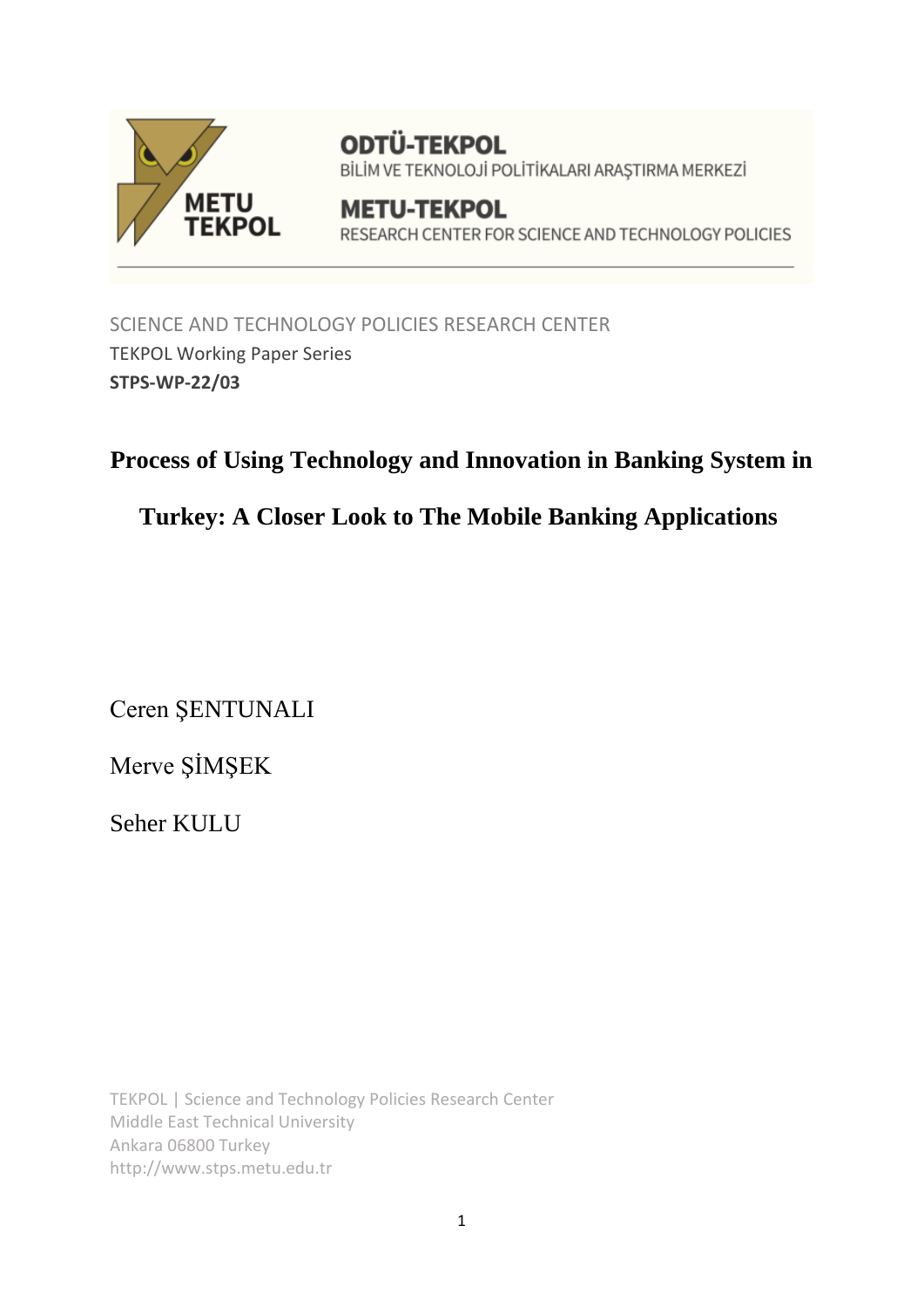# **Process of Using Technology and Innovation in Banking System in Turkey: A Closer Look to The Mobile Banking Applications**

#### **ABSTRACT**

*This paper mainly focuses on Turkish people's changing habits on using ATMs, especially after digital banking technologies are improved, which are composed of improvements of internet banking and mobile banking. The main hypothesis of the paper is saying that people are using ATMs less when their usage is compared with the period before the technological improvements of digital banking came into the stage. In addition, the usage of ATMs will continue to reduce in the long run, according to the paper. In order to prove the hypothesis given in the paper is true, the paper includes different types of information and data. By taking information from literature, and data from Turkish Bank Association (TBB) and Interbank Card Center (BKM), academic and numerical data is observed and discussed in the coming parts. Also, thanks to surveys and interviews, the paper provides that data from a random sample is also consistent with the literature and historical numerical data and the hypothesis given in the paper.*

#### **INTRODUCTION**

With the advent of the internet in the 2000s, it has become an integral part of our everyday lives (Çelik & Mangır, 2020). The fast advancements in mobile technology, according to Gumussoy, created a huge opportunity for mobile banking in the banking sector (Gumussoy, 2016). The world has become increasingly digitized, and both the financial sector and customers have adjusted to this new reality (Çelik & Mangır, 2020). All traditional banking operations and program services that were previously only physically available within a bank branch have been digitized. Depositing, withdrawing, and transferring money, managing checking and savings accounts, registering for financial products, credit management, paying bills, and account service are all examples of these services. Customers may profit from the mobile banking system in a variety of ways. These advantages include ease of use, the capacity to respond quickly, and rapid access to financial services.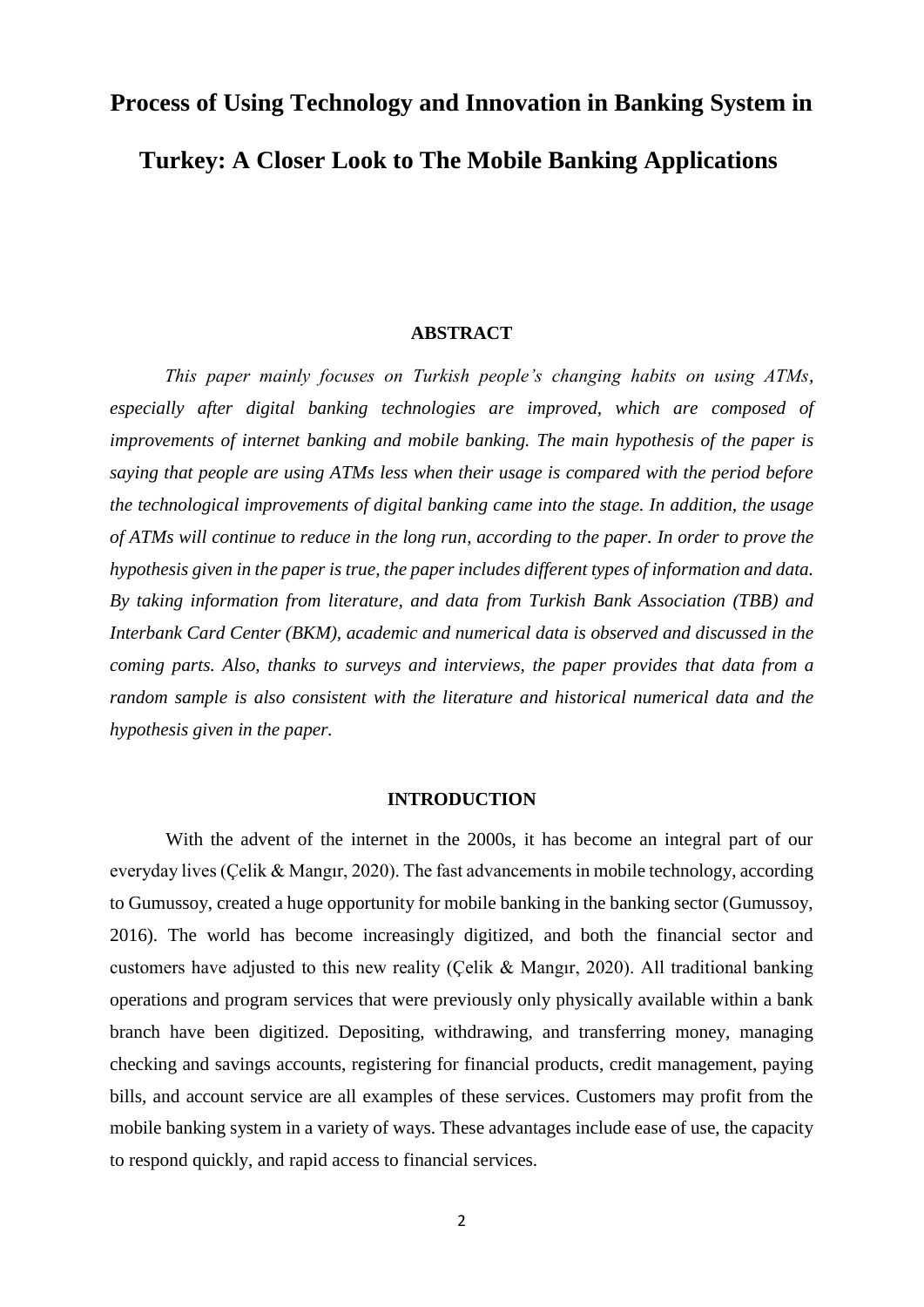As we concluded from our literature analysis, the digital transformation of the banking sector is beneficial to both consumers and banks in terms of improving the quality of services supplied by the banking sector. The primary benefits that banks receive are customer behavior analysis, transaction monitoring, customer identification and segmentation, fraud management, banking services personification, risk assessment and regulatory compliance, customer response analysis, process automation, financial advice, investment decision-making, trade facilitation, syndicated loan services, and P2P transfers (Melnychenko, Volosovych, & Baraniuk, 2020). The cost of transaction payments decreases as a result of these benefits, and bank customer service improves. As a result, their consumer base expands, and their revenue increases. Customers also benefit from user-friendly application interfaces, contactless payment options, fund transfer convenience, and new products. Furthermore, mobile banking applications are available 24 hours a day, seven days a week, to help customers manage their daily financial operations, such as bill and invoice payments.

The process of adopting the mobile banking application digitalization by the customers is affected by some factors. These factors can be listed as banking hours, cost-effectiveness, convenience, fund transfers, credibility, brand image, viewing transaction history, accessibility, mobility, the standard of living, convenient shopping, and utility bill payment. From the Turkish customers' perspective, according to a study we mentioned in our literature review part, these factors are compatibility, perceived usefulness, and social influence (Bidar, Fard, Salman, Tunga, & Cheng, 2014).

Our aim in this study is to show the gradual change in the banking system with new technology and innovations. With the aim of demonstrating our thoughts about our topic, we will collect comparable data from BKM and demonstrate the positive relationship between new technology and the use of mobile banking. On top of that, we will indicate the negative relationship between the number of ATMs and the development of the new technology in mobile banking. We will also conduct some surveys with people of different groups of ages to see how their perspectives on mobile banking differ. Through these surveys, we will observe the change in perspectives towards ATMs. Our expectation on these surveys is that younger people think using mobile banking instead of traditional banking is more efficient, so they prefer mobile banking more. On the other hand, older people gradually transform from traditional banking systems to mobile banking systems, and they start to adapt to mobile banking over time.

#### **LITERATURE REVIEW**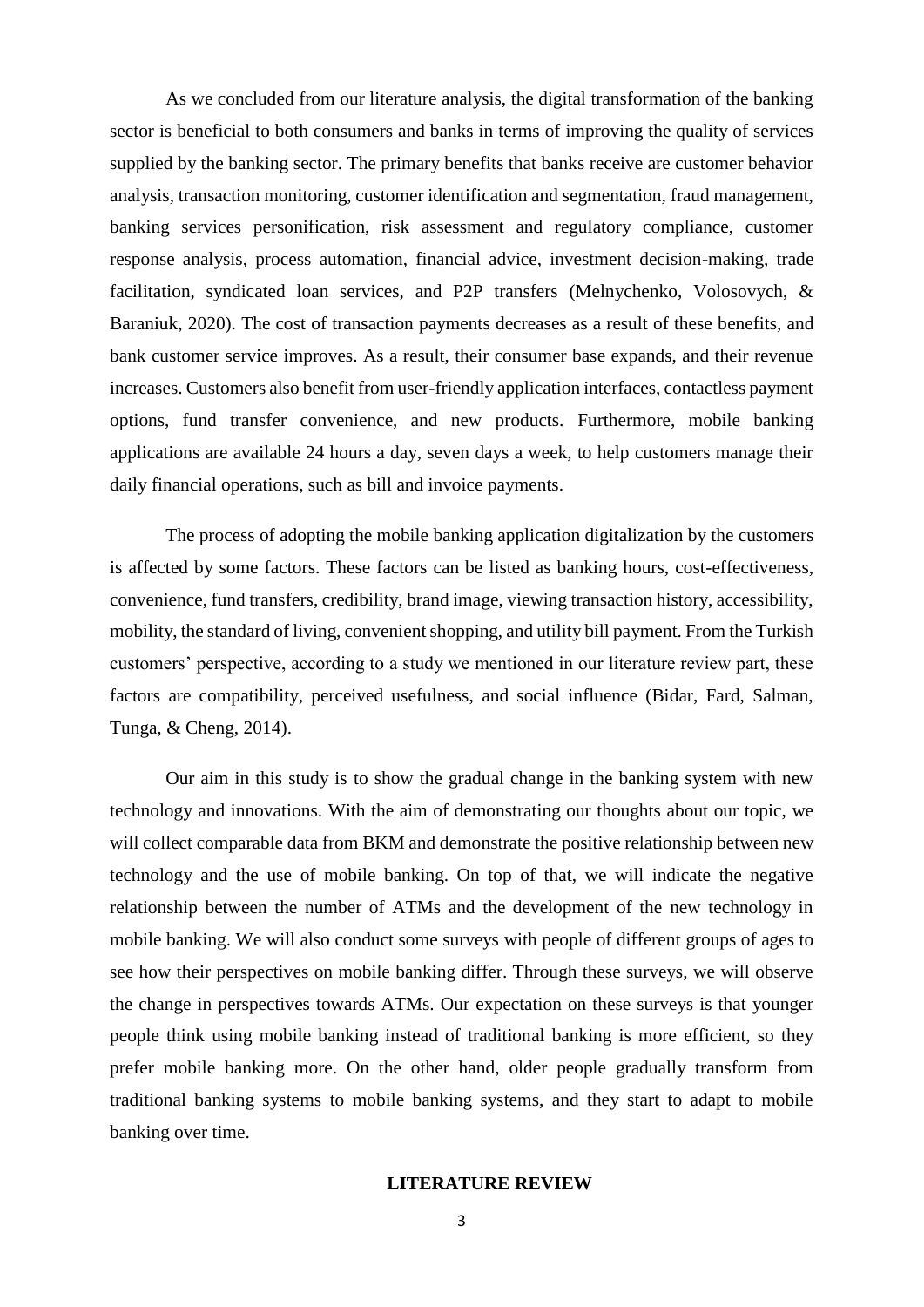The internet has become an essential part of our daily life with the use of the internet in the 2000s (Çelik & Mangır, 2020). In Turkey, the usage of the internet is becoming more popular as a developing market (Aktan, Teker, & Ersoy, 2009). According to Gumussoy, the rapid developments in mobile technology presented a great opportunity for mobile banking in the banking sector (Gumussoy, 2016). After these developments in mobile technology, paperwork is replaced by digital banking (Melnychenko, Volosovych, & Baraniuk, 2020).

When looking at the research, a significant transformation has been experienced in the banking sector since the establishment of the first ATM in 1982, which is considered the beginning of digitalization in Turkey (Çelik & Mangır, 2020). The digital era, which has increased with globalization, has experienced a rapid transformation both on the basis of technological products and with the usage demands of the customers (Çelik & Mangır, 2020). Digitalization in the world has developed very seriously, and both the banking sector and the consumers have adapted themselves to this period (Çelik & Mangır, 2020). In addition, digital transformation in the banking sector caused two things: first, the invention of new financial instruments, and second the gradual process of universalization of banking activities (Melnychenko, Volosovych, & Baraniuk, 2020).

According to Melnychenko, Volosovych, and Baraniuk (2020), there are three stages of the evolution of digital banking. The first stage is the introduction of ATMs and call centers into the banking activities, and thanks to their banks' customer services are improved. The second phase started after cointegrating cloud technologies, social networks, analytics, and mobile access were applied, which allowed banking institutions. After the second phase, banks started personalizing their banking services. The third stage can be said as the phase of using artificial intelligence, blockchain, programming interfaces, robotization of individual business processes (Melnychenko, Volosovych, & Baraniuk, 2020).

With digitalization, classical banking habits have changed, and more mobile applications have been used in banking services. At the same time, with the transformation of digitalization, the number of internet and mobile banking users in the banking sector is increasing rapidly. As a result, digital banking has started to play a key role when customer preferences are examined (Çelik & Mangır, 2020). According to Celik and Mangir's research (2020), the number of people employed in the banking system increased rapidly from 32 thousand in 1961 to 154 thousand in 1990 at the beginning. Because of digitalization in the banking sector, as a result of the decrease in the rate of branching, the number of employees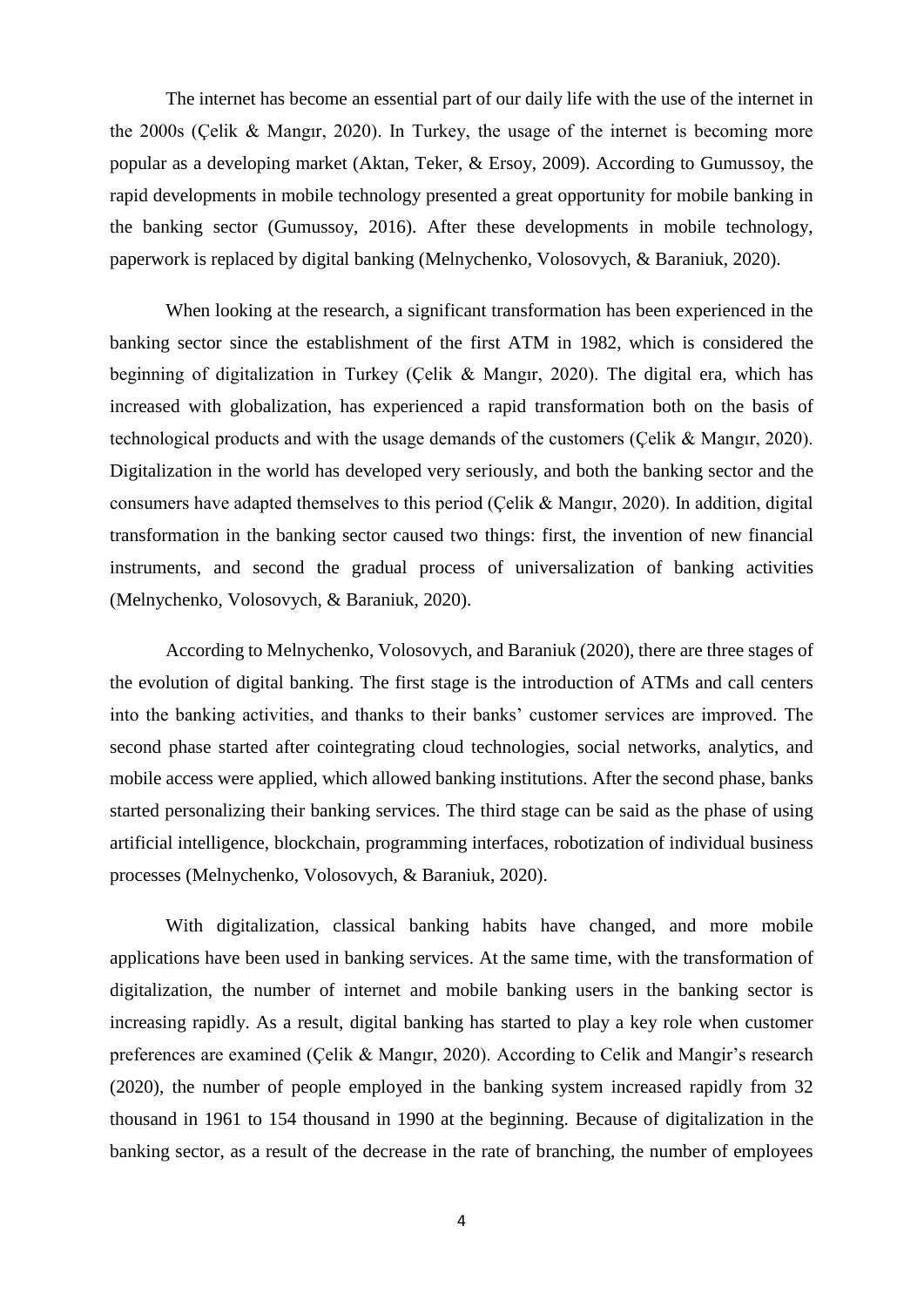was 144 thousand in 1995, and when it reached 188 thousand people in 2020 (Çelik & Mangır, 2020).

Digital banking is the digitization of all traditional banking activities and program services that were historically only physically available inside a bank branch. These services can be listed as depositing, withdrawing, and transferring money, checking and saving account management, applying for financial products, credit management, paying bills, and account service. Digital banking service aims to be easier and faster than traditional banking service (Çelik & Mangır, 2020). After the year 1990, banks started using technological developments in the sector. The main advantages of the usage of technology in mobile banking are low cost, convenience, easy accessibility, and high value-added services (Laukkanen, 2007). The level of adaptation of banks to innovative banking products and technologies decides the bank's reliability, financial firmness, the efficiency of the bank's operation, and its competitiveness in the market (Rysin, Fediuk, 2017).

As people started using financial technologies and mobile banking applications, banks are in a better position in terms of customer behavior analysis, transaction monitoring, customer identification and segmentation, fraud management, banking services personification, risk assessment and regulatory compliance, customer response analysis, process automation, financial advice, investment decision-making, trade facilitation, syndicated loan services, and P2P transfers (Melnychenko, Volosovych, & Baraniuk, 2020).

On the one hand, developed today's computer technology has provided banks to decrease the cost of bank transactions since the banks can make their customer interactions with an e-banking service in preference to with humans (Aktan, Teker, & Ersoy, 2009). In addition to this, technological advances in financial services allow adding new sections to the organization chart of banks, standardizing the information flow system in banks, making them more efficient and preventing erroneous transactions, providing more services in a shorter time, and providing low cost and integration with the outside world (Çelik & Mangır, 2020). Thanks to alternative distribution channels provided by technology for banks, it is provided for banks with new and diversified selling services, such as making cross-selling and reduction in the fixed cost of physical branches, marketing, and labor force (Altinirmak, Okoth, Ergun, & Karamasa, 2017).

Strengthening the interaction between regulators, banks, and financial technology companies, the increased use of biometrics, the development of neo-banking and open banking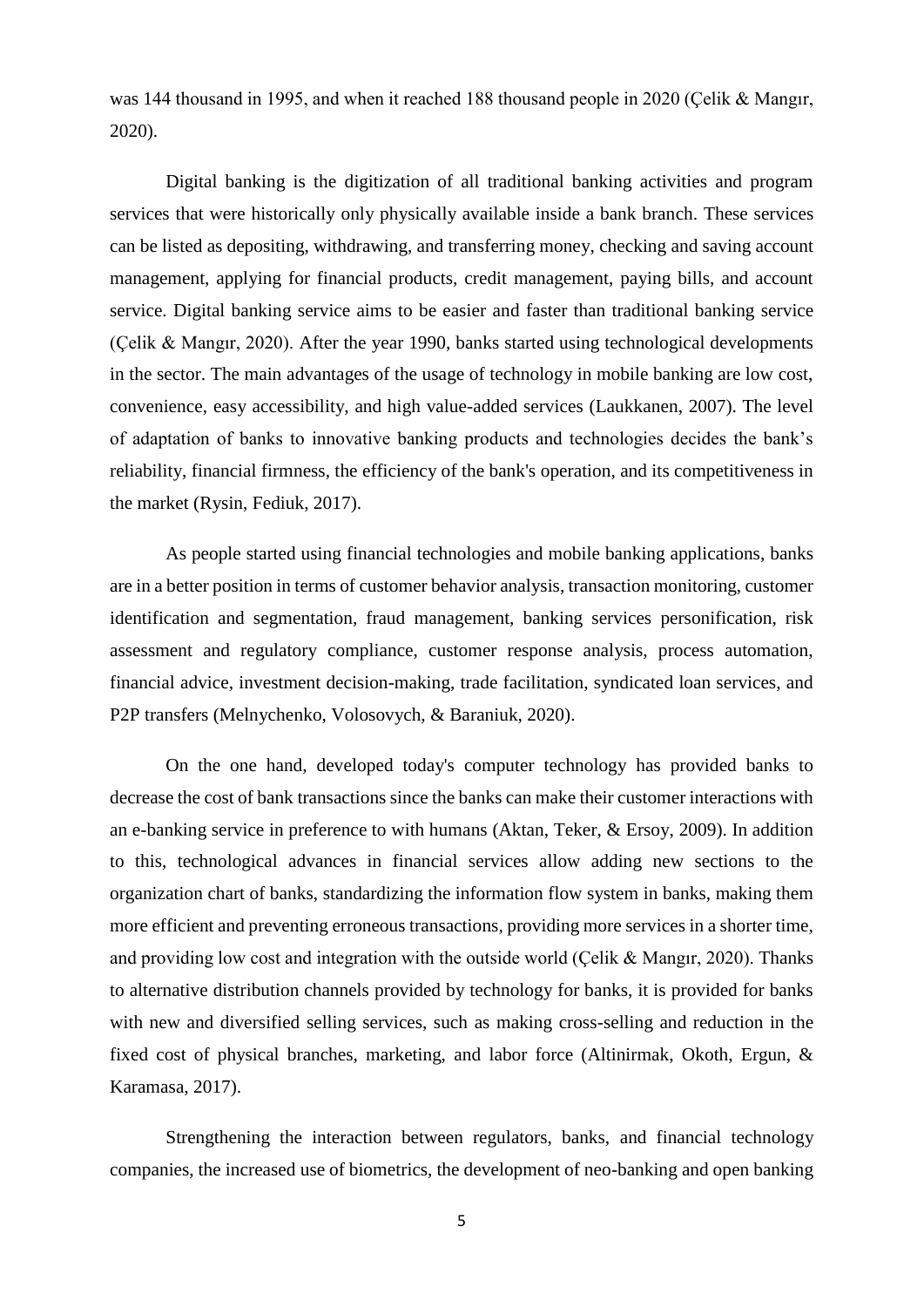services are the main objectives that banks are trying to improve in their applications (Melnychenko, Volosovych, & Baraniuk, 2020). According to a study done by Zhuo and Li, in China, banks are providing five main criteria for their mobile applications. These criteria are system quality, information quality, interface design quality, brand quality, and fees and privilege (Zhuo and Li, 2010). Mobile banking is a complementary tool to branches and internet banking channels. (Onay & Öztaş, 2018). It can be said that usage of technology in the banking sector is the most significant factor in terms of competition between different banks (Melnychenko, Volosovych, & Baraniuk, 2020). The financial technology market is still expanding and diversifying (Melnychenko, Volosovych, & Baraniuk, 2020).

While digital banking has benefits for banks, it also has benefits for customers. If there is a decrease in the number of customers using traditional banking, this may reduce the costs related to customer services (Gumussoy, 2016). It can be said that digital banking is a win-win situation for both customers and banks. Digital banking is a new paradigm of customer-bank interaction because it is the area of information and technology which embraces innovation in financial services for IT customers in solutions (Hontar, 2017). Thanks to digital banking, banks are able to segment customers, reduce the cost of transaction payments, improve customer service as quickly as possible, expand the customer base, maximize revenue in certain business segments (Melnychenko, Volosovych, & Baraniuk, 2020). In terms of shaping customer trust while adopting mobile banking, structural assurances, trust propensity, and relative benefits are three main features that directly affect customer trust (Kim, Shin, and Lee, 2009).

The mobile banking system offers many benefits to its customers. These benefits are easy and convenient usage, the ability to take immediate actions, and immediate access to financial services. For these reasons, mobile banking systems are more convenient for customers than traditional banking systems (Gumussoy, 2016). Additionally, the banking sector has basically been based on customer and corporate customer services from its beginning to today (Aktan, Teker, & Ersoy, 2009). Customers have the ability to access their personalized banking services online, anywhere around the clock (Melnychenko, Volosovych, & Baraniuk, 2020). From the customer perspective, interfaces of applications are user-friendly, credit opportunities are dynamic, payment systems are contactless, fund transfers are easier, and innovative products are offered. Applications are available 24/7 for bill and invoice payments, sale transactions, accessing bank statements and debt accounts at anytime and anywhere customers want (Derbent, 2011). According to Gumussoy, user satisfaction is the system users' feeling about the difference between system performance and user expectation. Generally, if the customer is satisfied with the system they are using, there is no reason to stop using that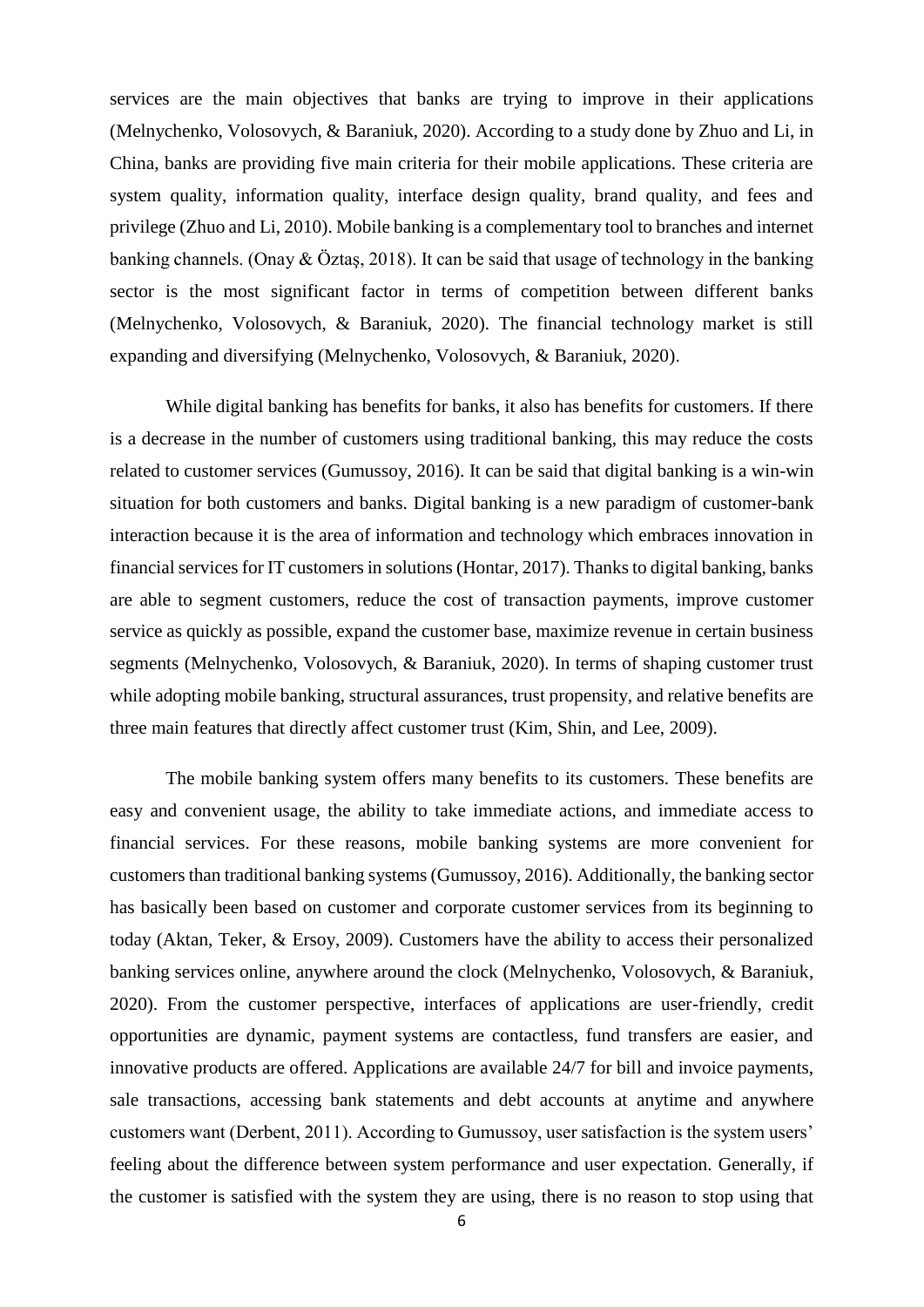system. Therefore, it is considered that a customer who is satisfied with the mobile banking system will continue to use the system (Gumussoy, 2016).

Some authors did some studies about the main features customers demand from a mobile banking application. According to the model by Yu and Fang, there are six main features of mobile banking applications that are demanded by customers. These features are security service, interactivity, relative advantage, ease of use, interface creativity, and customer satisfaction (Yu and Fang, 2009). Padmanaban and Joseph listed factors that had an impact on customers' adoption of mobile banking services. These factors are banking hours, costeffectiveness, convenience, fund transfers, credibility, brand image, viewing transaction history, accessibility, mobility, standard of living, convenient shopping, and utility bill payment (Padmanaban and Joseph, 2014).

In terms of Turkish customers' demand, Bidar, Fard, Salman, Tunga, and Cheng did research on it. According to this research, there are seven factors that are affecting Turkish customers while adopting mobile banking applications. These severe factors are perceived usefulness, perceived ease of use, security and privacy, compatibility, social influence, facilitating conditions, and perceived cost. As the result of the study, authors found out that three out of seven factors have a significant effect on the acceptance of mobile banking applications in Turkey, and these three factors are: compatibility, perceived usefulness, and social influence (Bidar, Fard, Salman, Tunga, & Cheng, 2014). According to the model presented by Altınırmak, Okoth, Ergun, and Karamasa, Denizbank in Turkey, the response time is the most important criterion for customers to use mobile banking applications. According to the study, response time is followed by accessibility, accuracy, and reliability of mobile banking applications. Furthermore, the study says that the understandability of applications is the least significant criterion (Altinirmak, Okoth, Ergun, & Karamasa, 2017).

In the study done by Hajiyev and Chang, Gen Y members' mobile banking adoption intention and actual use in Turkey are examined. According to the study, it is found that in 2015, Gen Y members constituted 33% of the population in Turkey while active internet users were 42.681 million (53.7%) (Hajiyev & Chang, 2017). Turkish young customers prefer using mobile banking applications because they think that using these applications improves their life qualities thanks to ease of use, trust, compatibility with lifestyle, and online customer service provided by applications (Hajiyev & Chang, 2017). According to Hajiyev and Chang (2017), the design and context of websites are also important features for the young generation to decide whether this application is successful or not in terms of electronic commerce. Additionally,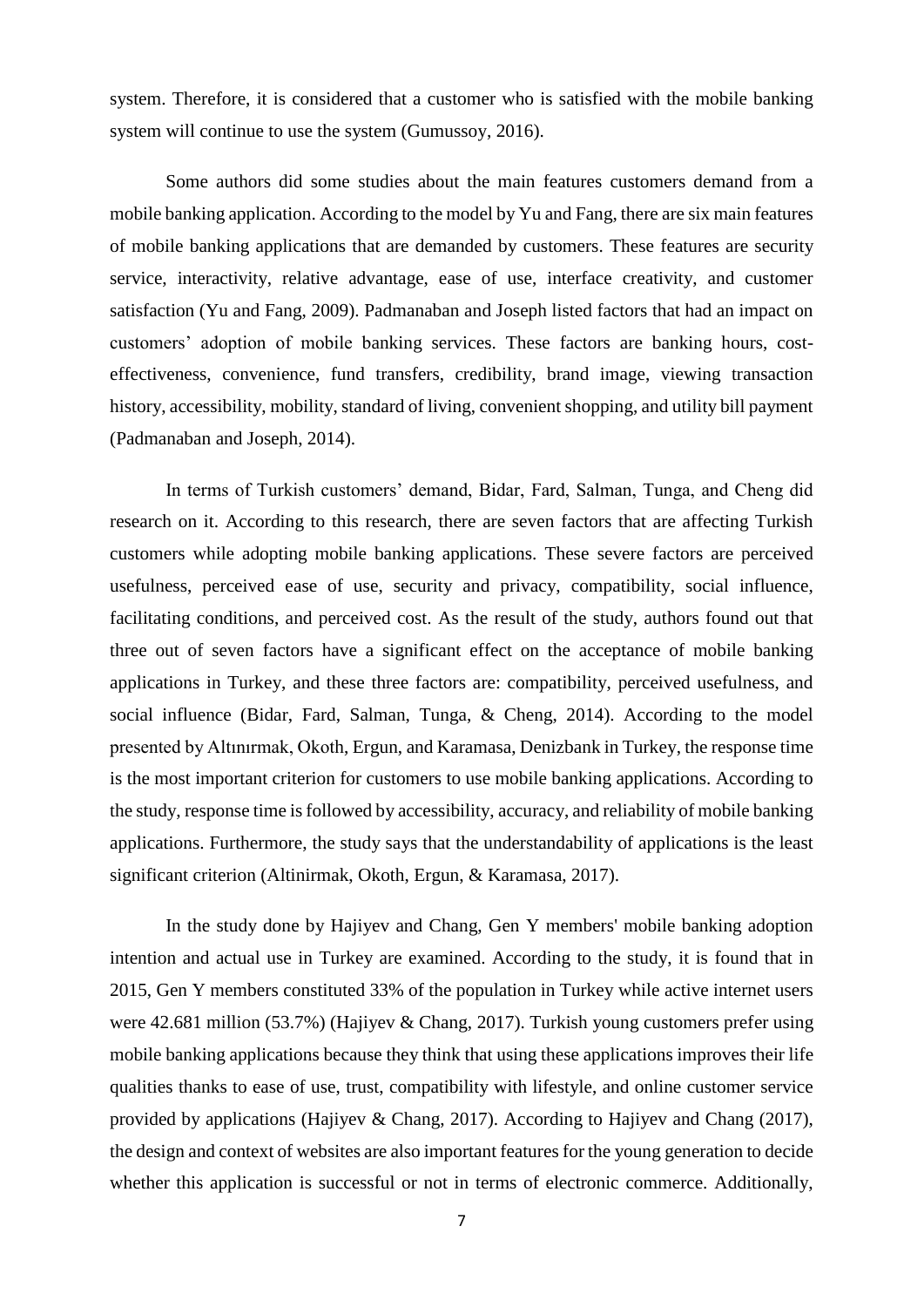customers define website quality as the level of customers' satisfying needs and overall excellence of the website. The authors have some hypotheses about social features of the website, trust, compatibility with lifestyle, and online customer service have a positive impact on Gen Y members' adoption intention of mobile banking in Turkey. As the result of the study, the author found out that all of these features have positive effects on Gen Y members' adoption intention of mobile banking in Turkey (Hajiyev & Chang, 2017).

When we think more about the Turkish case, there is a study on banks' success in this field. According to the study done by Altınırmak, Okoth, Ergun, and Karamasa, Denizbank is the bank whose customers are experiencing the most successful mobile banking application. Additionally, according to the study, ING and TEB are the other most successful banks in the mobile banking stage (Altinirmak, Okoth, Ergun, & Karamasa, 2017).

 However, customers cannot totally adopt this transformation, and according to different authors, there are different reasons for this adaptation problem. For example, the security concerns of the customers are the biggest barriers in the process of adopting technological usage in the banking sector (Laforet and Li, 2005). Past experiences of customers with information and technology and the lack of awareness of the benefits of mobile banking are the other barriers (Laforet and Li, 2005). In terms of shaping customer trust while adopting mobile banking, structural assurances, trust propensity, and relative benefits are three main features that directly affect customer trust (Kim, Shin, and Lee, 2009).

Fortunately, there are users who prefer using mobile banking applications. We found some studies on the data about the change in mobile banking application usage. According to the paper by Celik and Mangir, while the number of global internet users was 1.024 billion in 2005, this number reached 4.57 billion by 2020 (Celik and Mangir, 2020). Throughout the years, the prevalence of the internet has increased. In this way, people started to do most of their work online, and daily banking activities are one of these works done online. According to Arslan and Yavuzaslan, the number of individual customers actively using internet banking has increased by more than 100% compared to 2009 (Arslan and Yavuzaslan,2019). The number of customers who are registered to the internet banking system and who are online at least once in, 59 million 403 thousand people in September 2018 (Arslan and Yavuzaslan,2019). Research shows that the number of people who registered in the mobile banking system has increased over the years. While this number was 2.9 million in March 2013, it increased to 12.6 million in March 2015 (Gümüşsoy, 2016). It can be seen that over the years, people started to use mobile banking services with the spreading of internet usage. When we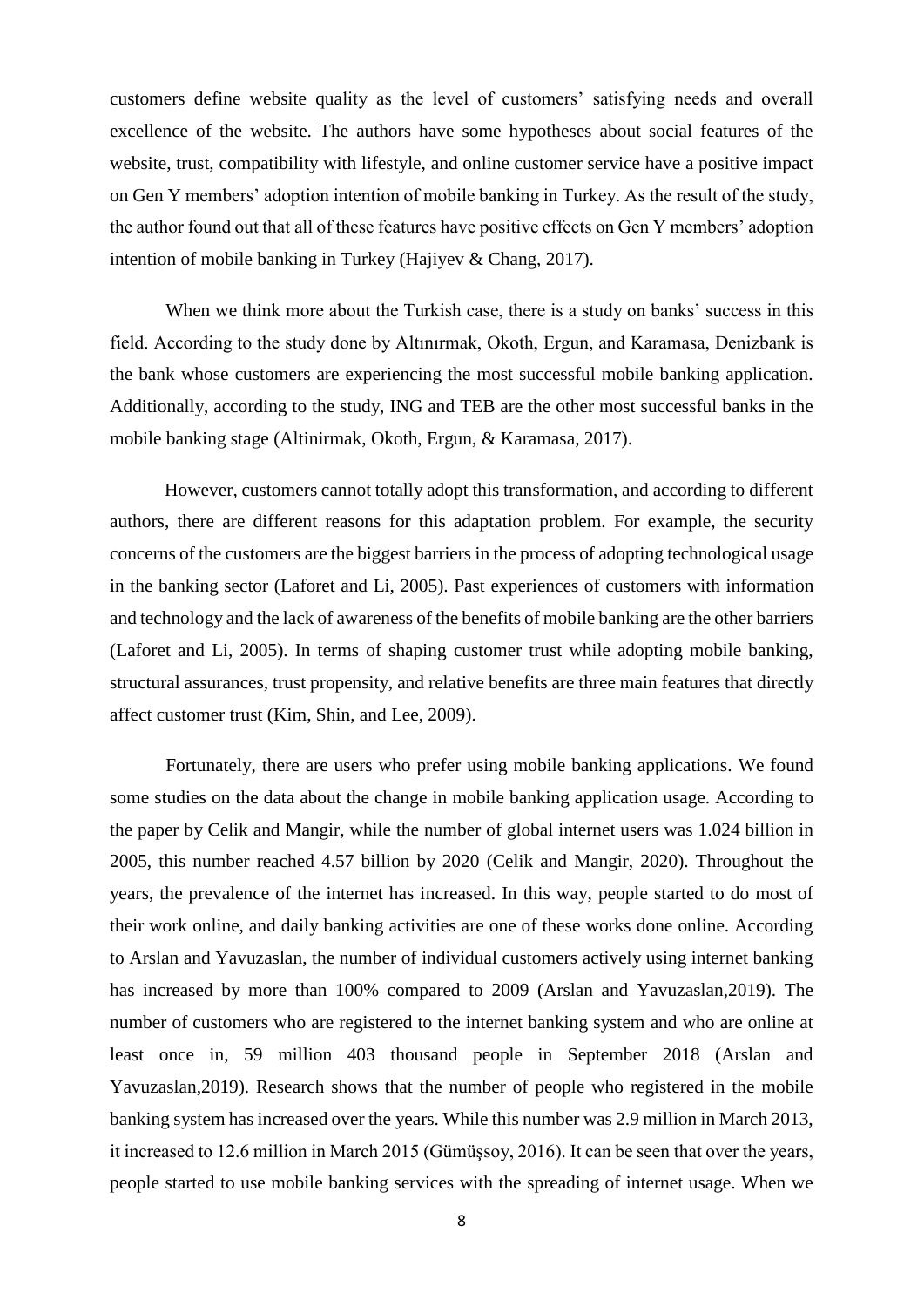look at the study done by Çelik and Mangır, the number of customers using internet banking between 2006 and 2020 in Turkey, the number of customers registered in the system to do internet banking increased from 3.3 million in the period of December 2006 to 13.2 million reached the person in June 2020(Çelik & Mangır, 2020).

Kahveci and Wolfs have conducted research about digital banking and its effects by questioning the profitability and efficiency of investing in digital banking and IT services (Kahveci & Wolfs, 2018). They have measured the performance of banks by using Data Envelopment Analysis (DEA) to contribute a new understanding of this argument. A two-stage DEA model has been created to demonstrate the effects of digital banking. In the first stage model, the number of POSs, number of ATMs, digital banking market share, and the number of credit cards (digital banking channels) were excluded from the inputs (Kahveci & Wolfs, 2018). The only inputs used in the first stage were the number of branches, employees, and total assets. In the second stage, they have included what was excluded in the first stage. Output variables were the same in both stages: asset growth rate, total deposits, total credits, and net profit. In that way, they were able to analyze banks' performance and efficiency to the extent of the digital banking service channel (Kahveci & Wolfs, 2018). Thus, the impact of digital banking services has been measured on the bank's efficiency points. Data demonstrated the increase in internet and digital banking services while the number of bank branches was not increasing at the momentum of digital banking services. In other words, banks have found new channels to satisfy consumer needs through digital banking. The research showed that five out of seven banks were efficient in both stages, which can be said to have a competitive advantage (Kahveci & Wolfs, 2018). They have invested in digital banking services adequately to sustain their high performance. In other words, if they had not invested in digital banking services as they did, they would not have this efficiency level. It can be said that banks invest in digital banking services because they see it as a necessity since the banking industry is very competitive. Otherwise, they would be left out in the competition. By investing in digital banking services, banks secure their strategic advantage. The results of the two-stage DEA showed that digital banking services have no adverse effect on banks' performance and efficiency. It can be concluded that digital banking services are necessities to keep the bank's performance and efficiency level sustainable (Kahveci & Wolfs, 2018).

In conclusion to our research, throughout the historical process, technological developments have affected some sectors. One of these sectors is the banking sector. Due to the changes in the digital environment in recent years, there has been a shift to the digital environment in the banking sector. With the transformation in the banking sector, classical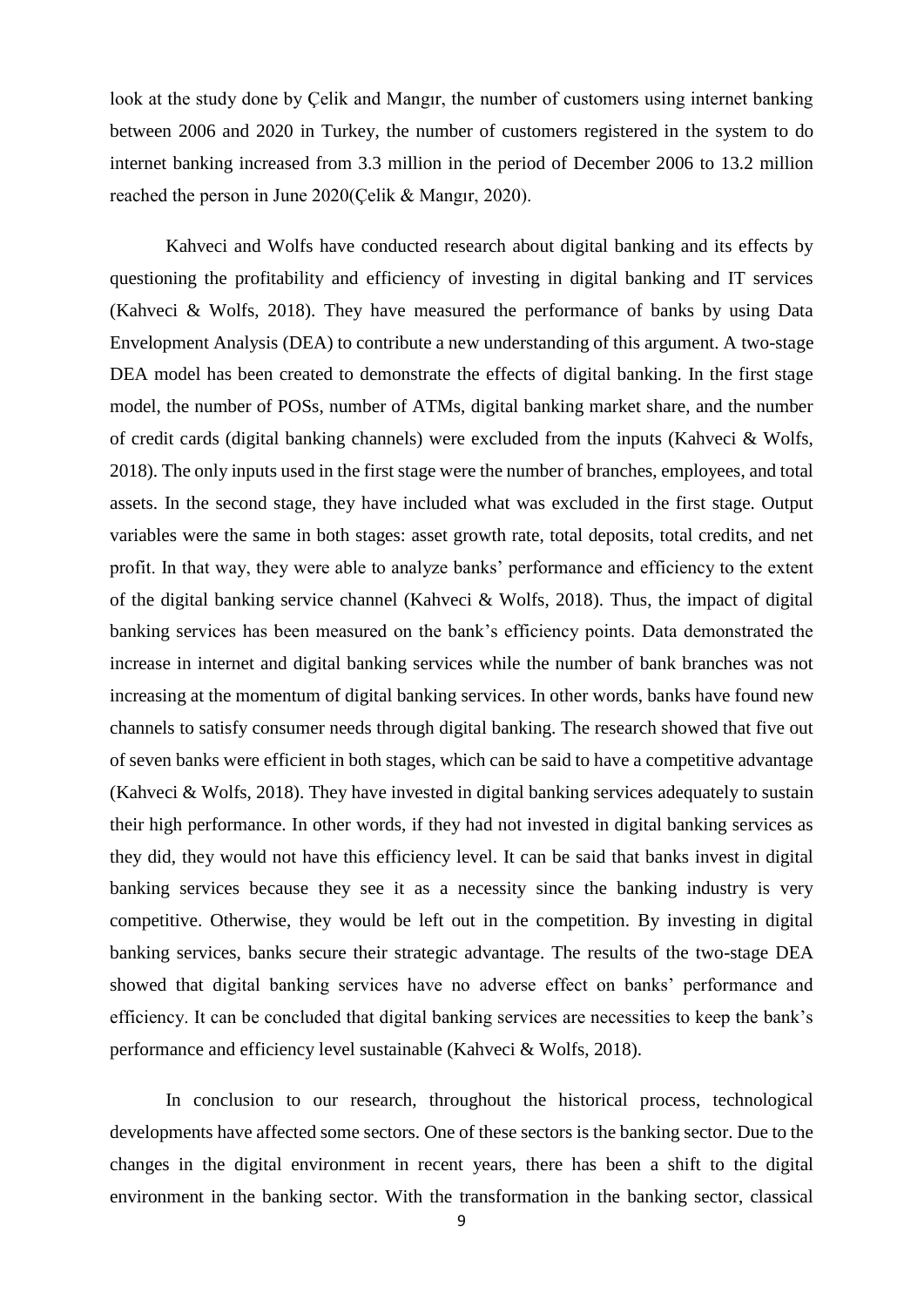banking studies have been left behind, and mobile banking applications have become popular. Research also shows that digital banking has positive effects on both the customer and the bank. Digital banking is faster, easier, and more accessible than traditional banking systems. As such, it creates an environment where the customer can receive banking services free of problems. Along with digital developments, the costs of the banks decreased, as the customer services of the banks were replaced by e-banking services instead of people. Therefore, the number of people who are using mobile banking applications is increasing day by day.

#### **HISTORICAL PERSPECTIVE**

SMS banking was one of the first mobile banking services to emerge. When smartphones were available in 1999, allowing for mobile web browsing, several of the first European banks began to offer mobile banking to their customers on this platform. Prior to 2010, most digital banking was done via SMS or mobile web.

With the rise of the internet in the 2000s, it has become an integral component of our daily lives (Çelik & Mangır, 2020). As a rising market, Turkey's use of the internet is growing in popularity (Aktan, Teker, & Ersoy, 2009). The rapid advancements in mobile technology, according to Gumussoy, created a huge opportunity for mobile banking in the banking sector (Gumussoy, 2016). Paperwork is being replaced by digital banking because of these advancements in mobile technology (Melnychenko, Volosovych, & Baraniuk, 2020).

When we talk about Turkey, as can be said that internet banking, which is one of Turkey's digital banking distribution methods, was launched in 1997. After this, the mobile banking system has started in 2007 in Turkey. İşbank started the first internet banking service in Turkey in 1997. This practice was followed by Garanti Bank in the same year. In addition, the first internet branch in our country was put into service by Türkiye İş Bankası in 1998.

Mobile banking is a service offered by a bank or other fiscal institution. It allows its guests to make fiscal deals ever using a mobile device similar to a smartphone or tablet computer. Unlike internet banking, it uses applications and software handed by the financial institution for this purpose. Mobile banking is generally open 24 hours per day.

# **DATA ANALYSIS**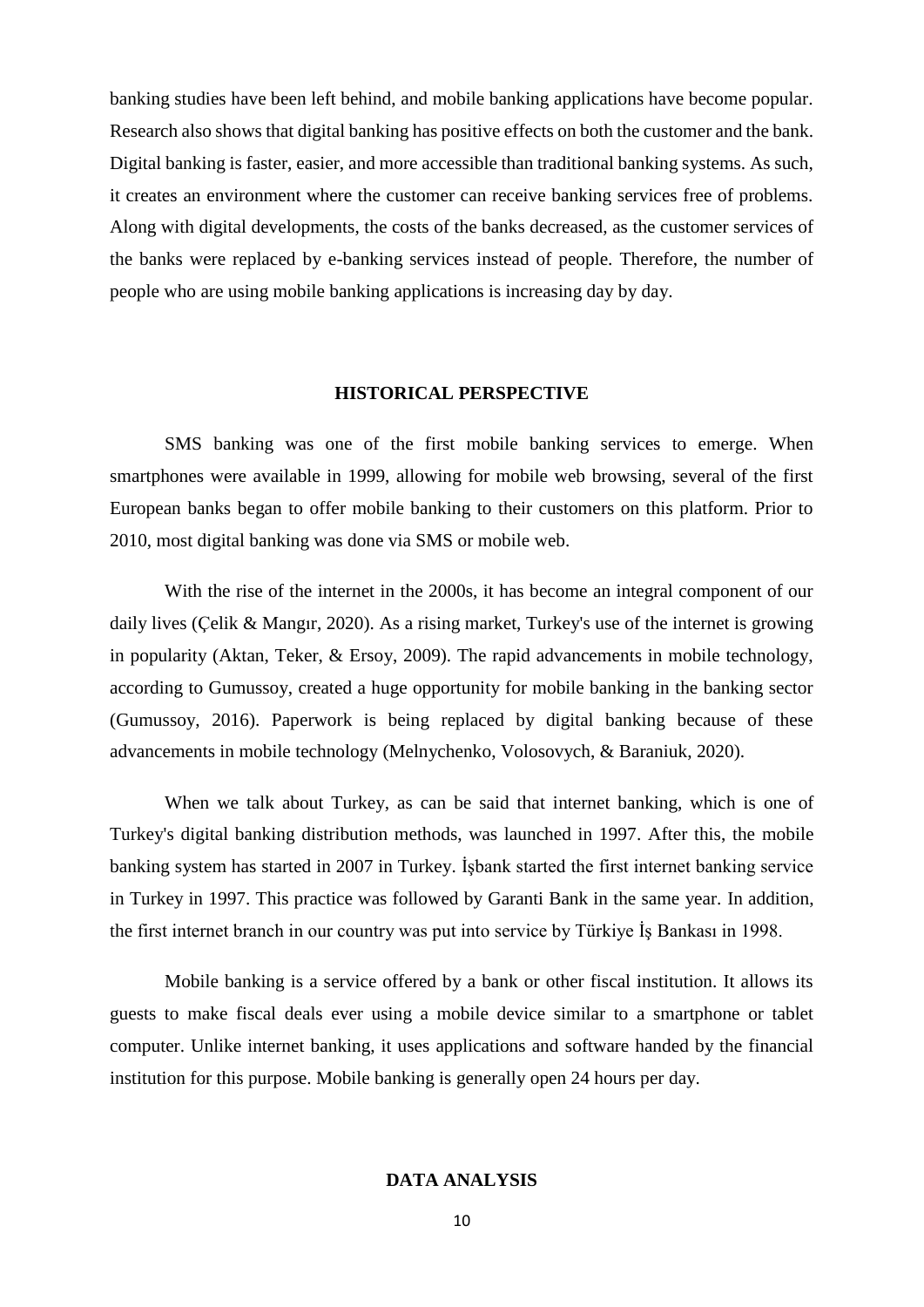In the data analysis part of our paper, we are going to examine data taken from Turkish Bank Association (TBB) and Interbank Card Center (BKM). We analyzed data of the number of active digital banking customers, number of ATMs, number of money transfers, payments, investment transactions, non-financial transactions, and bank workers in Turkey. We also did a survey with one hundred people and interviews with fifty people. We analyzed the results of surveys and interviews in the data analysis part.

#### **BKM & TBB Data Analysis**

Figure 1 gives information about the number of people using the internet and mobile banking from 2005 to 2019.



*Figure 1: Number of Active Customers in Internet Banking and Mobile Banking Systems Between 2005 and 2019*

#### (tbb.org, 2021)

From 2005 to 2011, there was no mobile banking available, and the number of people who were using internet banking showed a slight increase. However, after 2011, with the everyday use of smartphones, mobile banking applications have emerged, and people started to use mobile banking 2011. At first, the number of people using mobile banking was only about 450 thousand, while internet banking was 8.6 million. Until 2016, they both continued to increase, and the number of people who were using internet banking was always more significant than the number of people who were using mobile banking.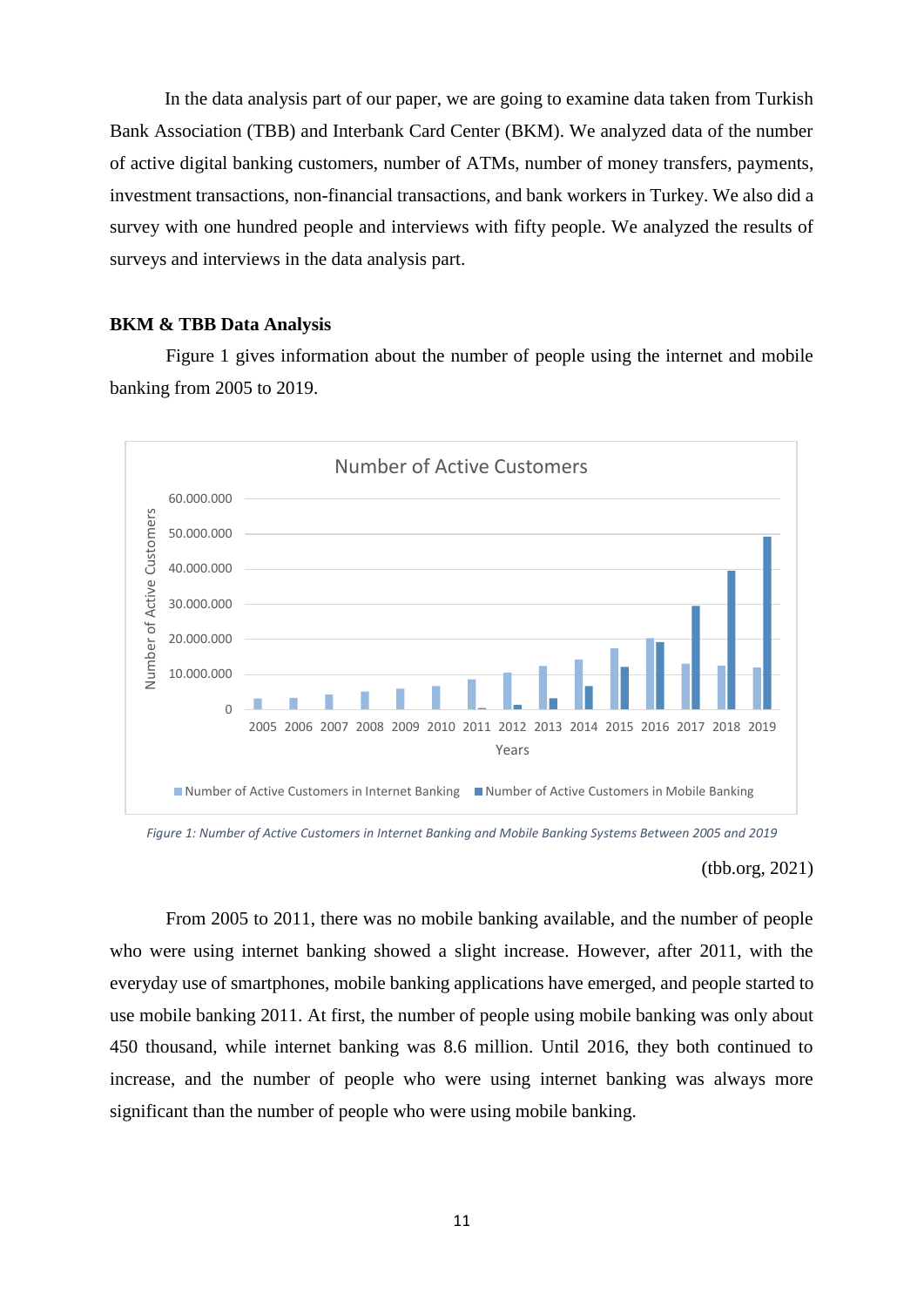However, after 2016 this situation has changed, and the number of users in mobile banking has increased drastically while the number of users in internet banking was experiencing a downward trend. The gap between them widened for the next three years, internet banking users continued to decrease, and mobile banking users kept increasing. At the end of the period, the number of mobile banking users was about 50 million, outracing the number of users in internet banking which was slightly above 10 million. It can be said that mobile banking replaced the internet banking sector.

| Year<br>Age | <b>December</b><br>2017 | <b>December</b><br>2018 | <b>December</b><br>2019 | <b>December</b><br>2020 |
|-------------|-------------------------|-------------------------|-------------------------|-------------------------|
| $0 - 17$    | 178                     | 226                     | 246                     | 230                     |
| $18 - 25$   | 7,542                   | 9,570                   | 11,080                  | 12,431                  |
| $26 - 35$   | 11,117                  | 13,329                  | 15,361                  | 18,204                  |
| $36 - 55$   | 12,273                  | 16,003                  | 19,785                  | 25,237                  |
| 56-65       | 1,692                   | 2,419                   | 3,375                   | 4,884                   |
| 66+         | 572                     | 741                     | 1,167                   | 1,841                   |

*Table 1: Number of Active Digital Banking Customers by Age Groups in Thousands of People Between December 2017 and December 2020*

(tbb.org, 2021)

After Figure 1, we analyzed Table 1. According to TBB data, Table 1 demonstrates the number of active digital banking customers by age groups in thousands of people. When looking at the table, there is a general increase in every age group between December 2017 and December 2020.

It can be seen that from 2017 to 2020, the number of active digital banking customers increased significantly. In addition, the number of active digital banking customers is the most between the age of 36 and 55. On the other hand, the most increase is in the age of 66+ by nearly tripled during the periods, and the least increase is in the age of 0-17. This situation can be interpreted with the customer transformation to a digital banking system.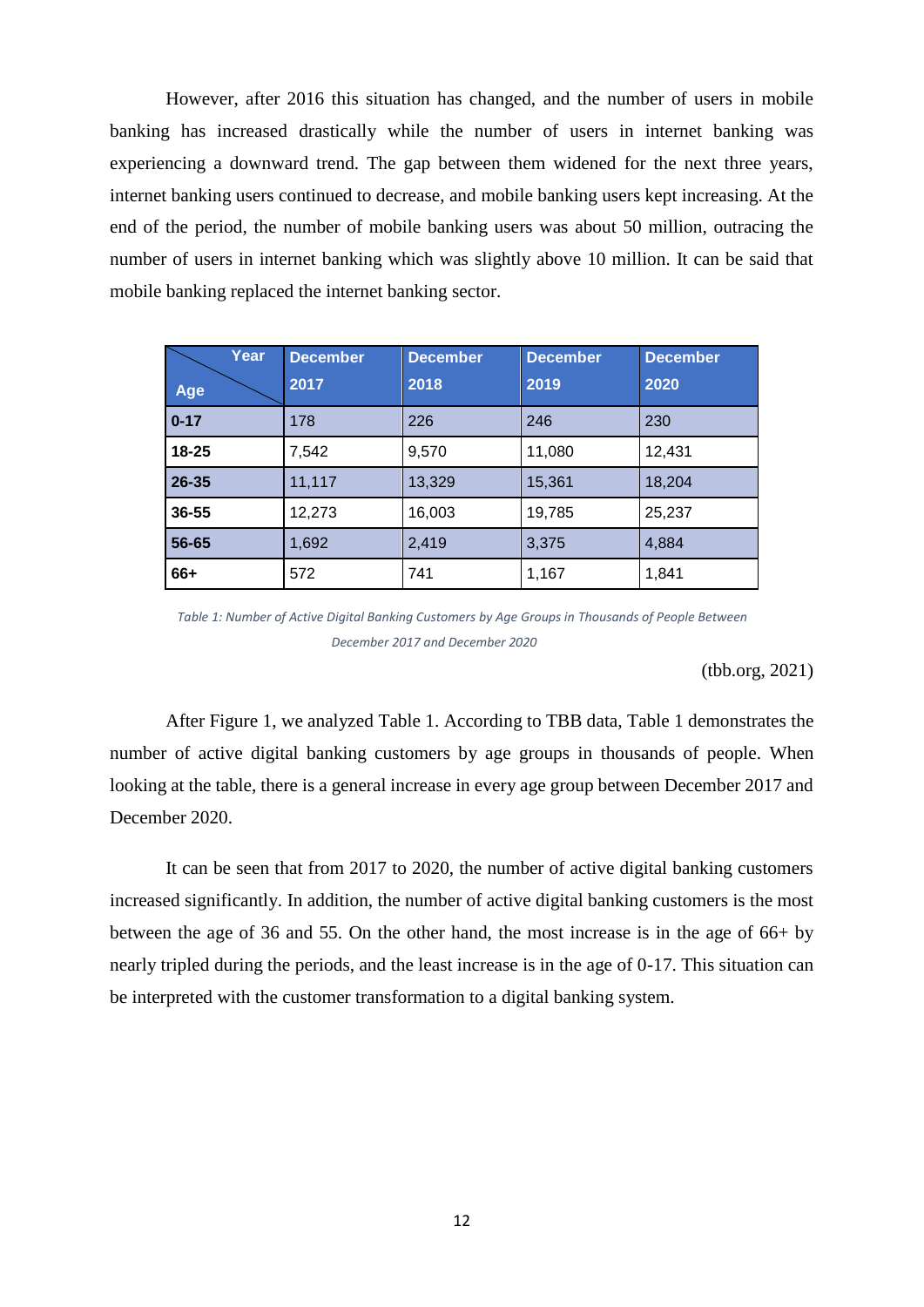

*Figure 2: Number of ATMs Between 2010 and 2020*

(bkm.org, 2021)

Figure 2 demonstrates the number of ATMs in Turkey from 2010 to 2020. Overall, the number of ATMs has shown an upward trend with the exception of last year. It can be seen that, while the number of ATMs was increasing considerably from 2010 to 2015, the increase rate has decreased, and for the next five years, it only rose slightly.

In 2010, the total number was about 27 thousand, and at the end of 2015, this number was nearly 44 thousand. At the end of the period, this number has only increased to almost 47 thousand. In addition, it is important to keep in mind that, after 2019, this continuing upward trend experienced a slight decrease. The emergence of mobile banking can explain this decline since people's need for cash decreased, and the existence of mobile applications lowered the demand for ATMs.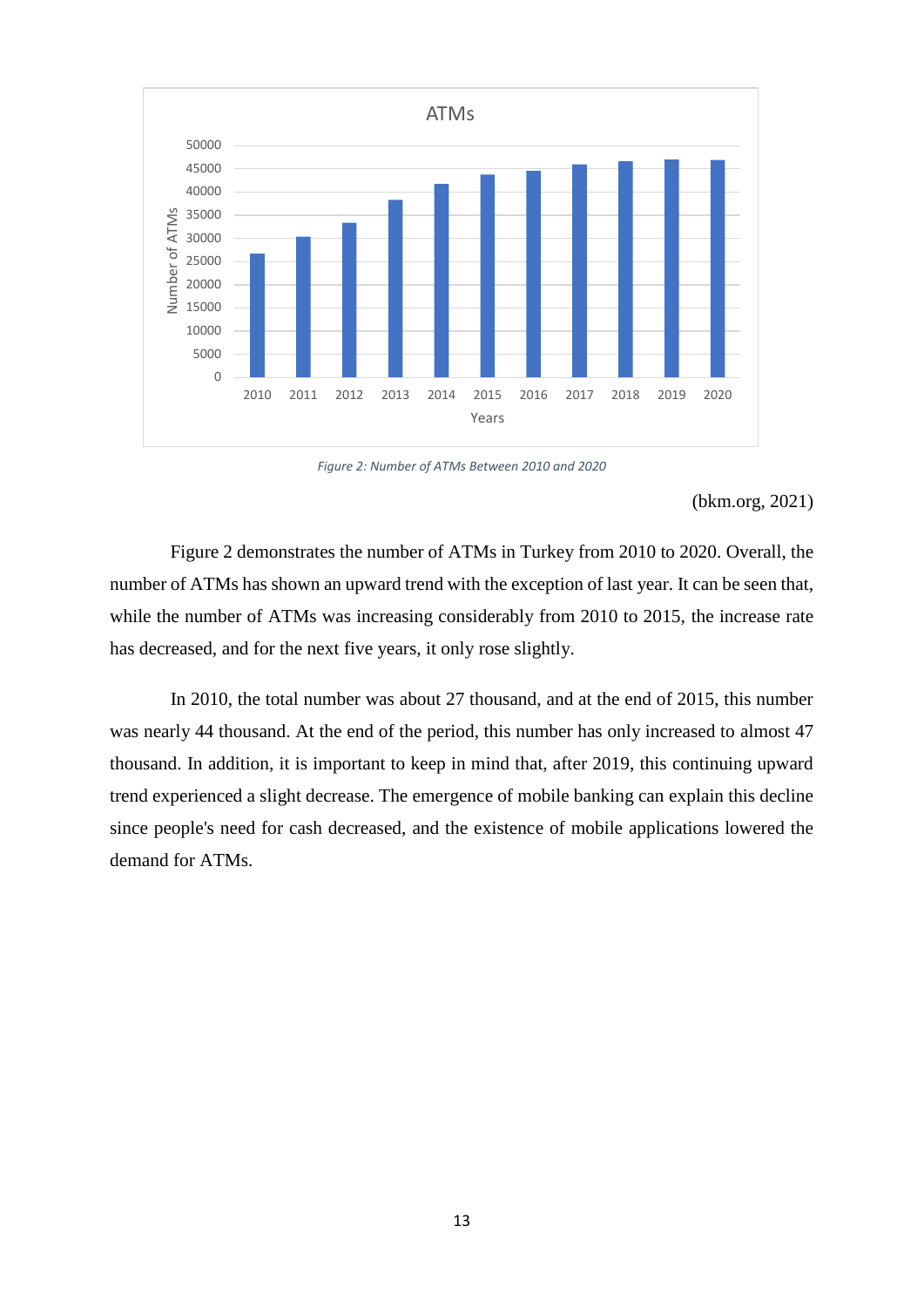

*Figure 2: Number of Money Transactions in in Internet Banking and Mobile Banking Systems Between 2005 and 2019* 

Figure 3 demonstrates the number of money transactions through the internet and mobile banking in Turkey from 2005 to 2019.

Overall, money transfers in mobile banking first emerged in 2012 in a very small amount, while money transfers with internet banking were available from the beginning of the period. It appears that when mobile banking became available, the popularity of internet banking began to decrease, just like the previous case.

From 2005 to 2015, money transfers through internet banking were showing an upward trend. In 2005 their number was about 80 million, at the end of 2016 the number was almost 300 million. However, after 2016, the number of transfers done by internet banking started to decrease, and by the end of the period, their number was down to 260 million.

On the other hand, the number of money transfers through mobile banking increased dramatically throughout the period. In 2012, the number was about 6 million and at the end of the period, only in 7 years, the number was increased to almost 800 million. The ratio between the number of transfers done by mobile and internet banking was about 3 to 1. Mobile banking has become extremely popular, and it is expected to increase even more day by day.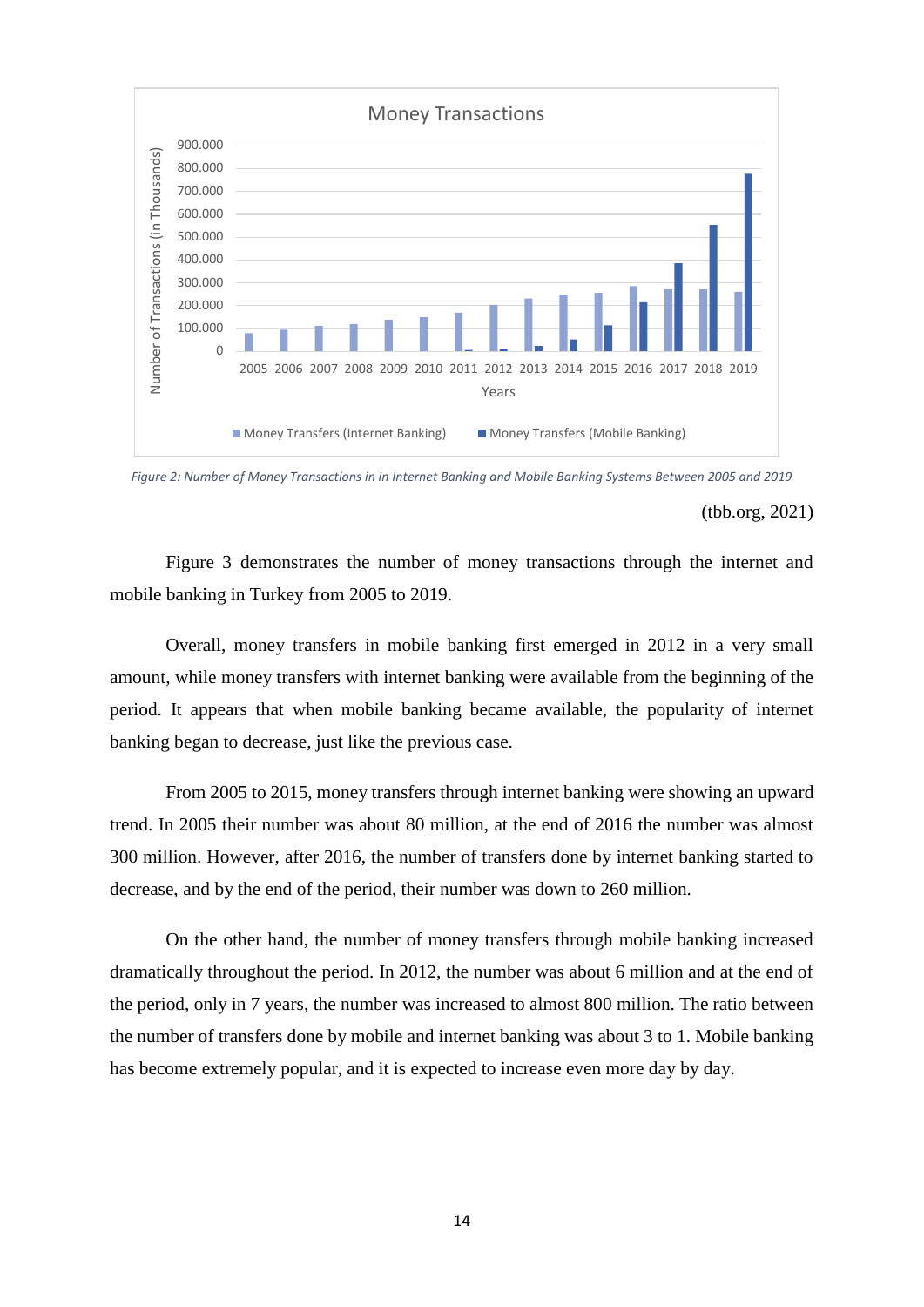

*Figure 3: Number of Payments in Internet Banking and Mobile Banking Systems Between 2005 and 2019*

Figure 4 shows the number of payments through internet and mobile banking in Turkey from 2005 to 2019. These payments include bill payments, tax payments, credit payments, and other payments.

Figure 4 goes parallel with Figure 3. At first, we see that mobile banking is not available, and people are using internet banking. After 2012 mobile banking emerged and started to increase in a significant amount, outracing internet banking. In 2015, payments made by internet banking reached a peak point at about 190 million. In the following years, the popularity of using internet banking decreased and ended up at about 120 million. On the other hand, payments by mobile banking rose significantly, and in 2019 the number was about 560 million, almost one-fifth of the mobile banking. In the following years, it is expected that the gap between the internet and mobile banking for payments will increase even more.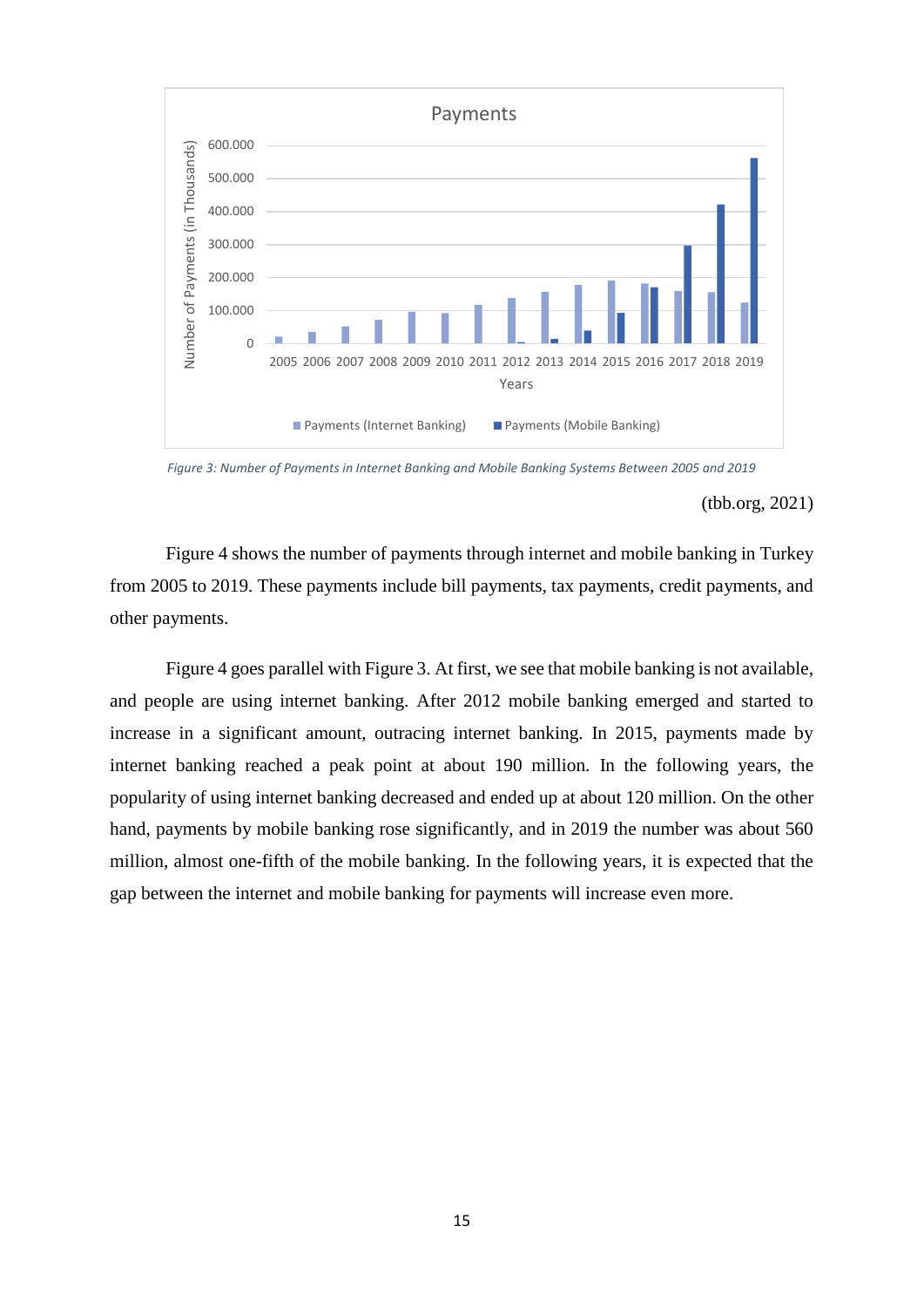

*Figure 4: Number of Investment Transactions in Internet Banking and Mobile Banking Systems Between 2005 and 2019*

Figure 5 given above is from TBB, and it is about the number of investment transactions in Turkey in both internet banking and mobile banking systems between the years 2005 and 2019. The investment transactions contain investment of funds, forex investments, treasury bills, government bonds, gold transactions, and VOB transactions. The general trend has been in the upward direction during the years.

The number of transactions in the internet banking system fluctuated from 2005 to 2019. It started at the point of around 38 million in 2005, and it reached the point of around 47 million in 2019. On the other hand, transactions in the mobile banking system started in 2011. The number of transactions increased significantly in recent years, as it can be seen from Figure 5 that with mobile banking, the number of transactions has a huge increase. This change is interpreted as the intensive transition of customers to the digital banking system as it can be said that investors have been making more investments in the internet and mobile banking environment in recent years.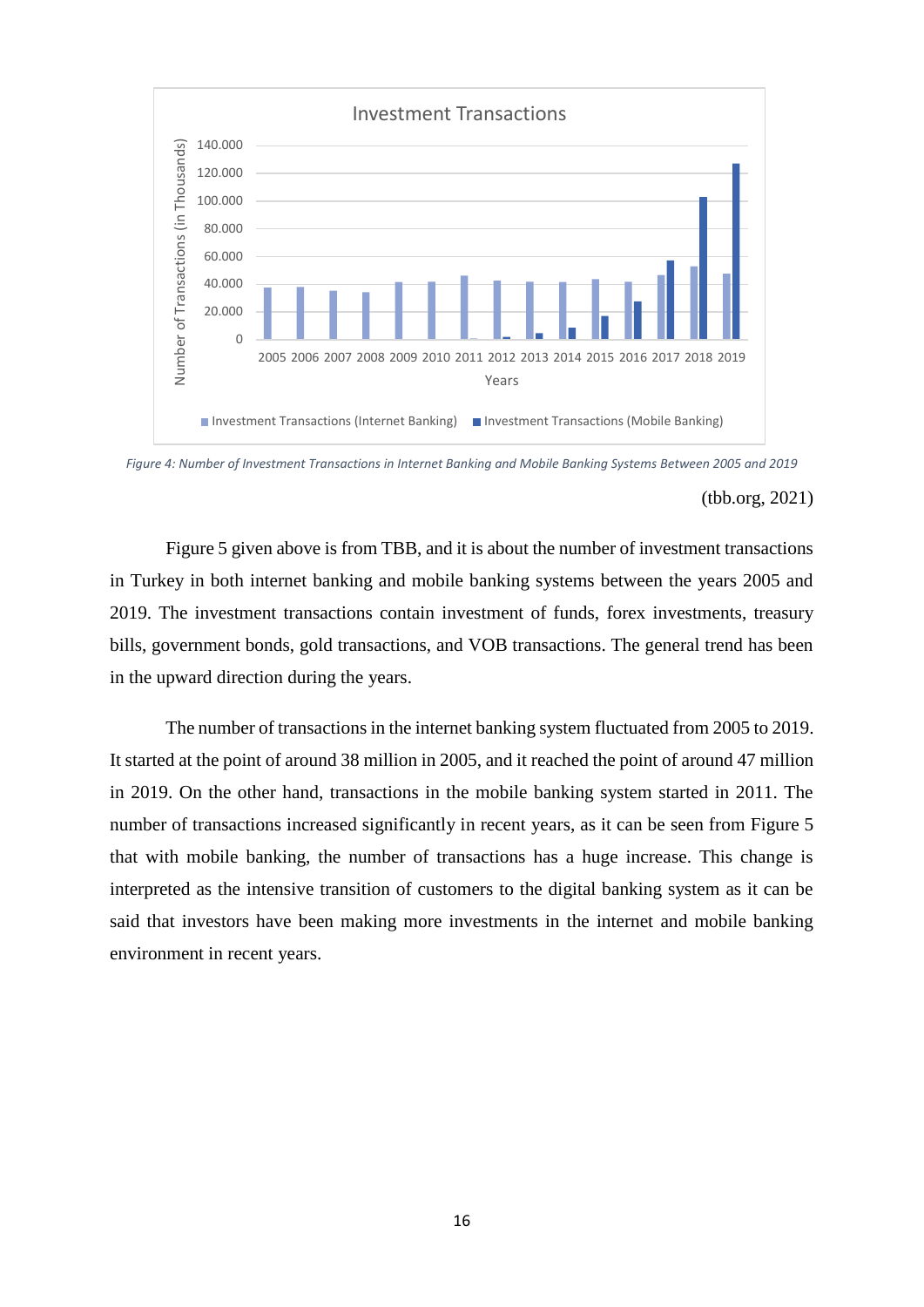

*Figure 5: Number of Non-Financial Transactions in Internet Banking and Mobile Banking Systems Between 2005 and 2019*

Figure 6 is given above, and it is from TBB data, and it demonstrates the number of non-financial transactions in Turkey between the years 2005 and 2019. Non-financial transactions consist of credit card and additional card applications, credit card applications, regular payment orders, invoice payment orders, and other non-financial transactions. The general trend is in the upward direction during the period.

There was an increase in non-financial transactions in the internet banking system from 2005 to 2014. However, with the emergence of the mobile banking system, the number of nonfinancial transitions has decreased slightly from 2014 to 2019, as it can be seen that after 2012, there was a huge increase in the mobile banking system. With this increase, there is a big transition from non-financial transactions to a digital banking system. This transition in 14 years shows the change in customer tendency in the banking sector.

Data in Figure 7 is about the bank side. This graph is from the TBB data, and it shows the number of bank workers in Turkey from 2007 to 2020. When we look at the general framework, the graph is divided into two in the middle. While there is a general increase in the first half, there is a decrease in the second half.

There is an increase from the point of around 400 thousand to around 510 thousand between 2007 and 2014. After 2014, the number of bank workers started to decrease slightly, and it reached about 480 thousand in 2020. The reason for this is people's transition to digital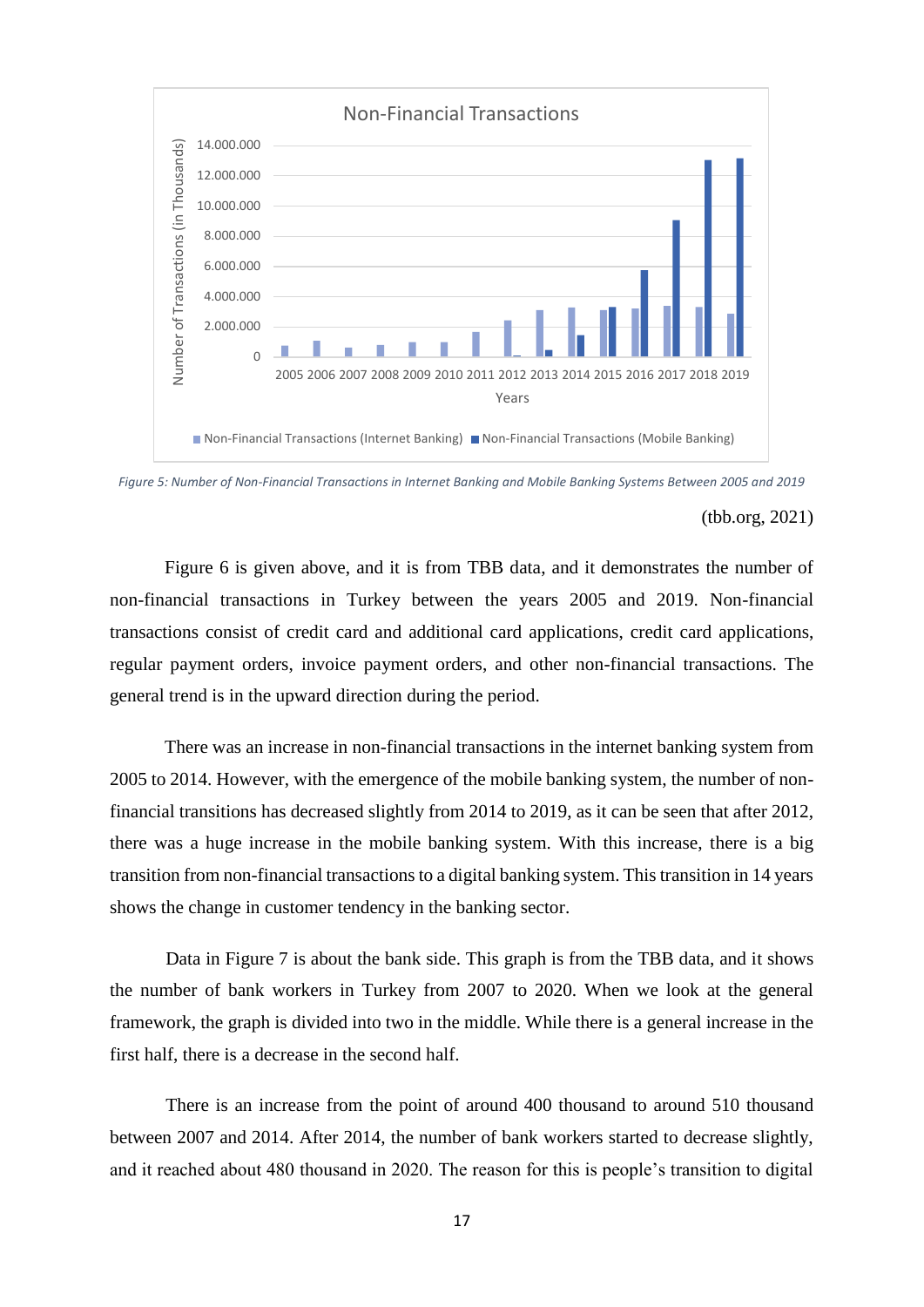banking. The need for the number of physical employees in banks has decreased. In addition, it can be said about this situation that this is positive in terms of the cost of banks. These data support our hypothesis. The number of employees is expected to decrease in the next few years.



*Figure 6: Number of Bank Workers Between 2007 and 2020*

(tbb.org, 2021)

### **Survey Data Analysis**

We have done 100 surveys with a random sample which is composed of our neighborhood. We reached the participants of our survey by using WhatsApp groups. We asked thirteen questions, and for all questions, we had predictions about the distribution of the answers. Now, we will analyze answers for all questions by talking about our predictions firstly.

We asked our participants' ages in the first stage. Due to our neighborhood, we predicted that our participants are mostly between 20-30 years, and the answer is given below.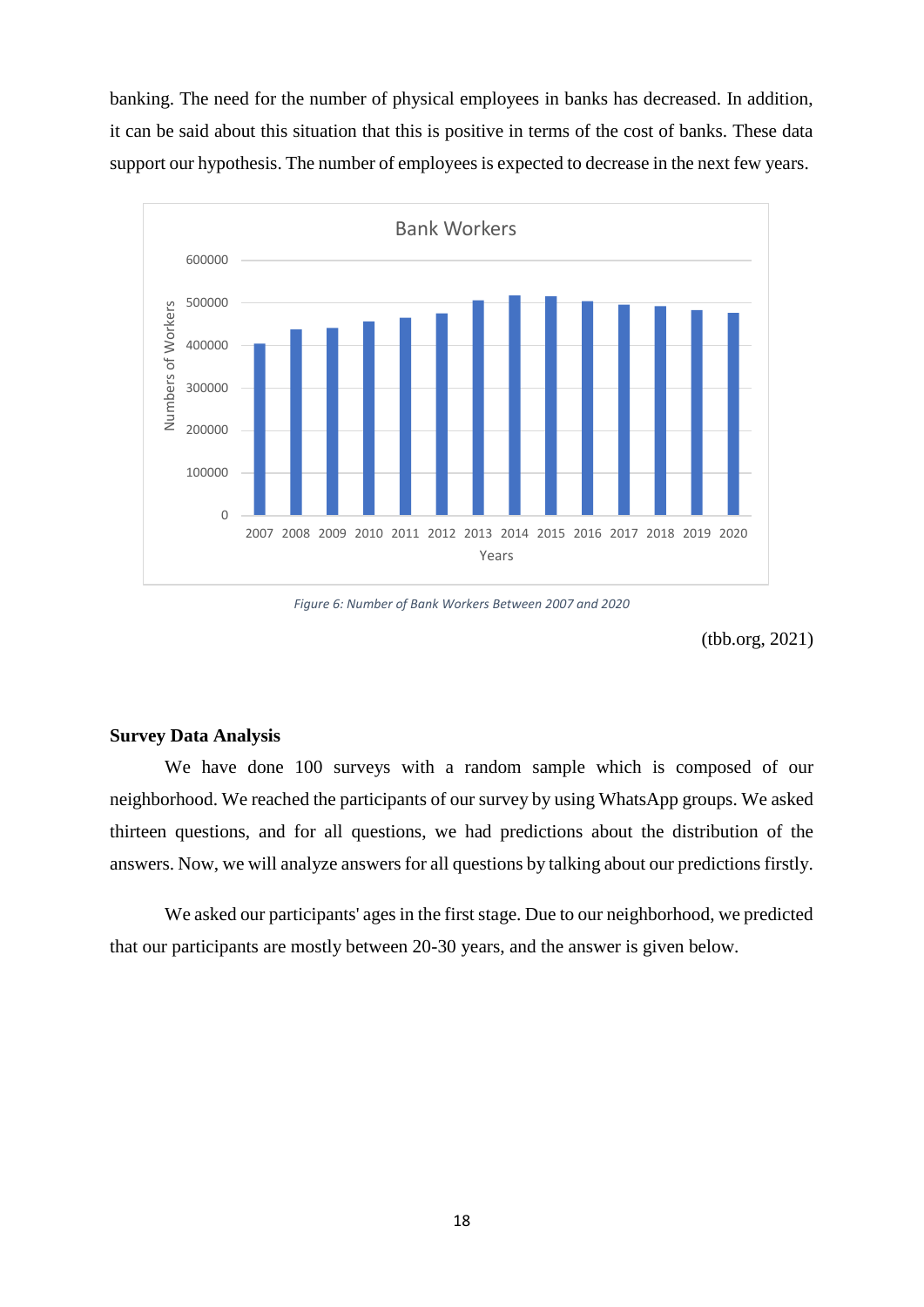

*Figure 7: Age Group of Survey Participants*

As is seen in Figure 8, 84% of participants are between 18-30 years old. Also, we have 9% of participants above 50 years old. However, we could not reach any participants between 40 to 50 years old.

Secondly, in order to get an idea about our participants' profile as bank customers, we asked them how many different banks they have banks account in, and we predict at least 95% of our participants to be active bank users.



*Figure 8: Number of Different Banks Usage by Survey Participants* 

According to given answers by our participants, it is seen in Figure 9 that we observed that all participants are bank customers at least one bank while 30% of them are customers of more than three banks at the same time.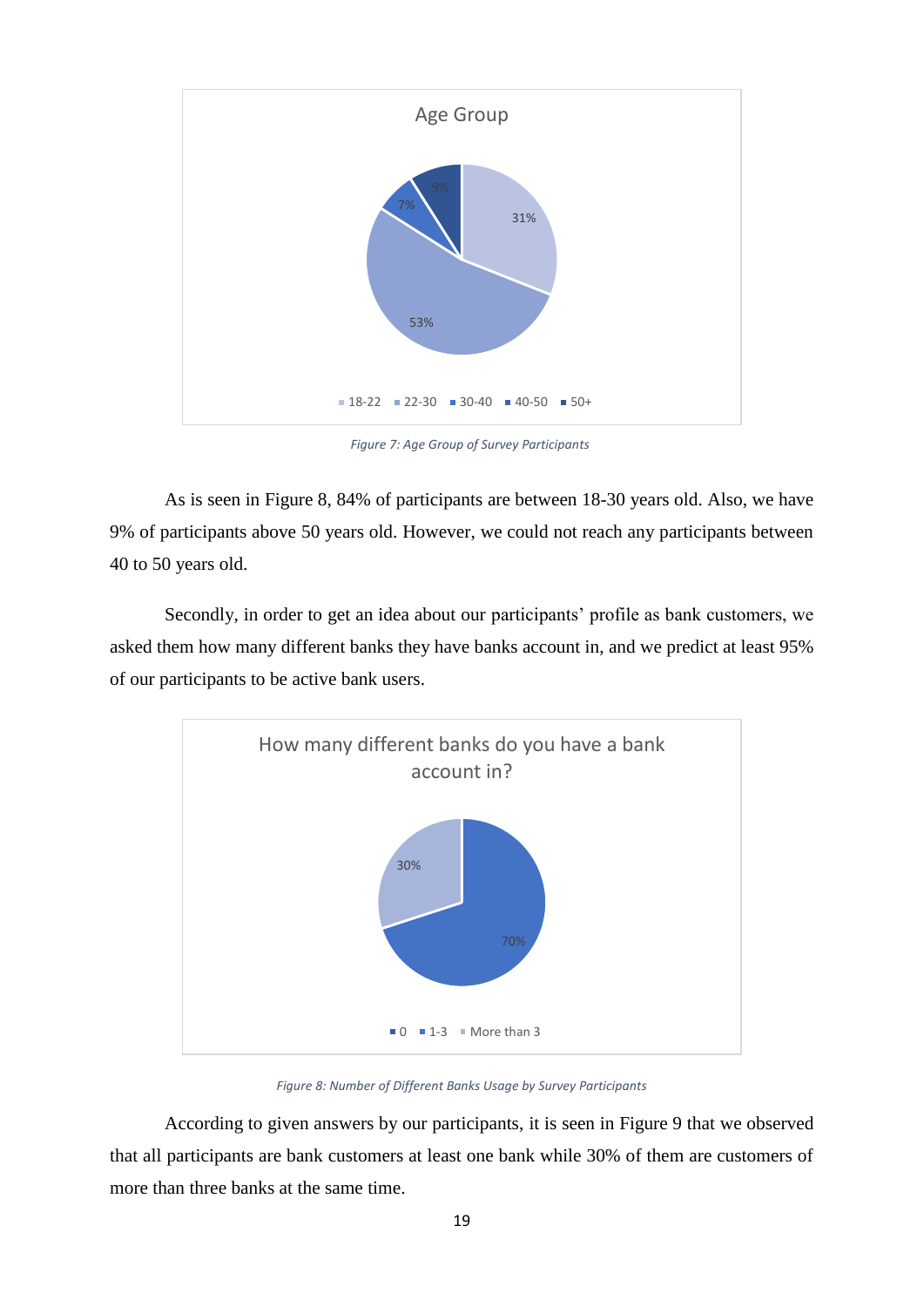Additionally, we wondered whether these active bank customers are using mobile banking applications or not. We presumed more than 95% of bank customers to use mobile banking applications.



According to Figure 10 given on the left, 99 of 100 active banks users are using mobile banking.

*Figure 9: Usage Status of Mobile Banking System by Survey Participants*

We also wanted to learn how important mobile banking is for people and asked them to rate its importance out of five. We expected the average importance rate to be higher than 3. According to Figure 11 below, the average rate given by our participants is 4,35, which is very high. This shows us that mobile banking applications play an important role in our random sample.



*Figure 10: Importance of Mobile Banking in Survey Participants' Lives*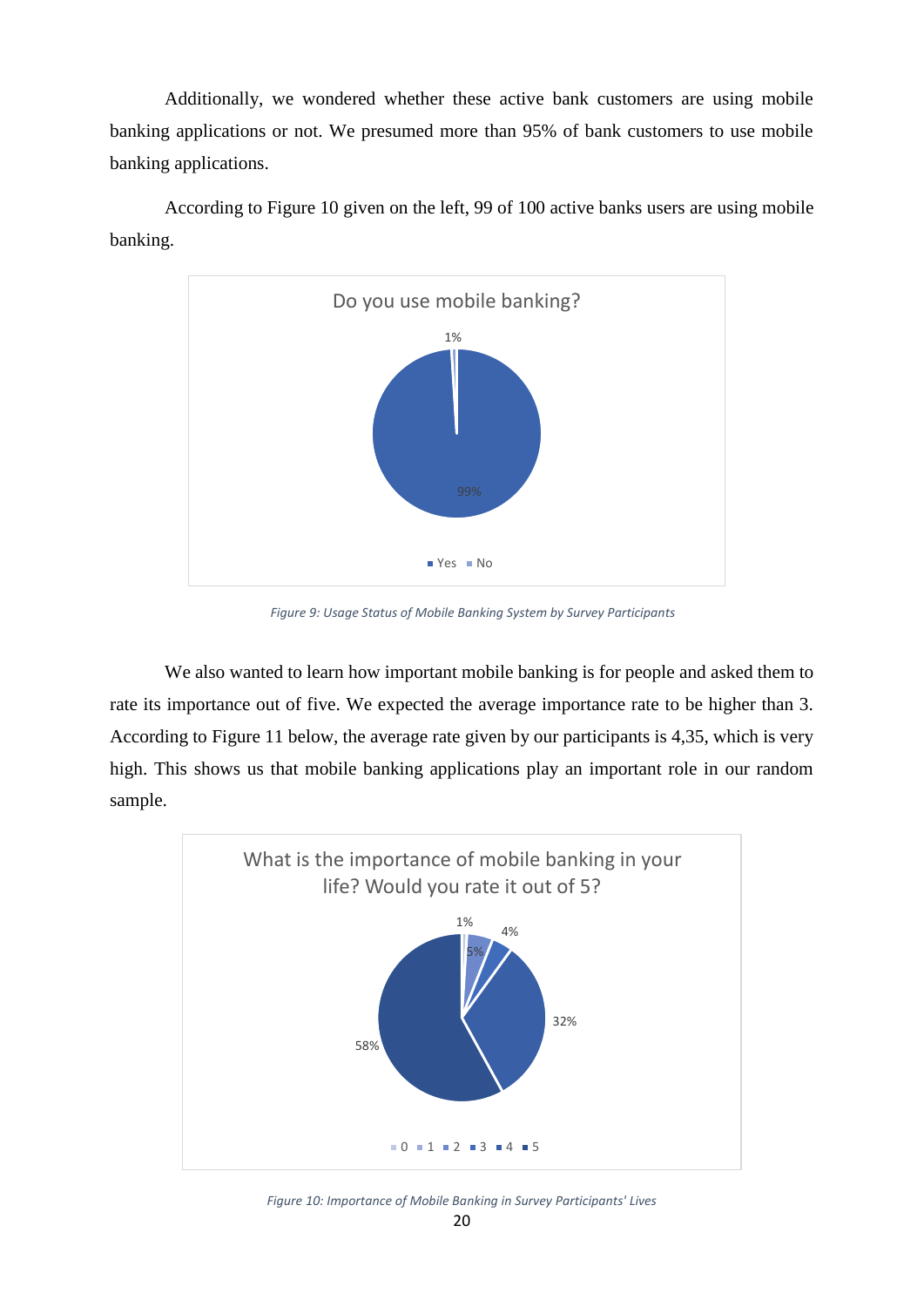Afterward, since we used the changing data of active digital banking users, we wondered how many years our participants have been using mobile banking applications. As we showed in previous parts, the number of active users of mobile banking has been increasing every year since 2011. According to the answers given to our survey, we found that 76% of our participants have been using mobile banking for more than three years.



*Figure 11: Number of Years for Mobile Banking Usage of Survey Participants*

We also wondered how many different banks' mobile banking applications are installed on their phones. This data is important for us because it results in competition between different banks to improve their applications and keep their customers with them. When we asked our participants how many different banks' mobile banking applications are installed on their phones, we realized that 78% of them are using at least two different banks' mobile banking applications, which gives space for the customers to compare the ease and convenience of usage, accessibility, and reliability of the applications.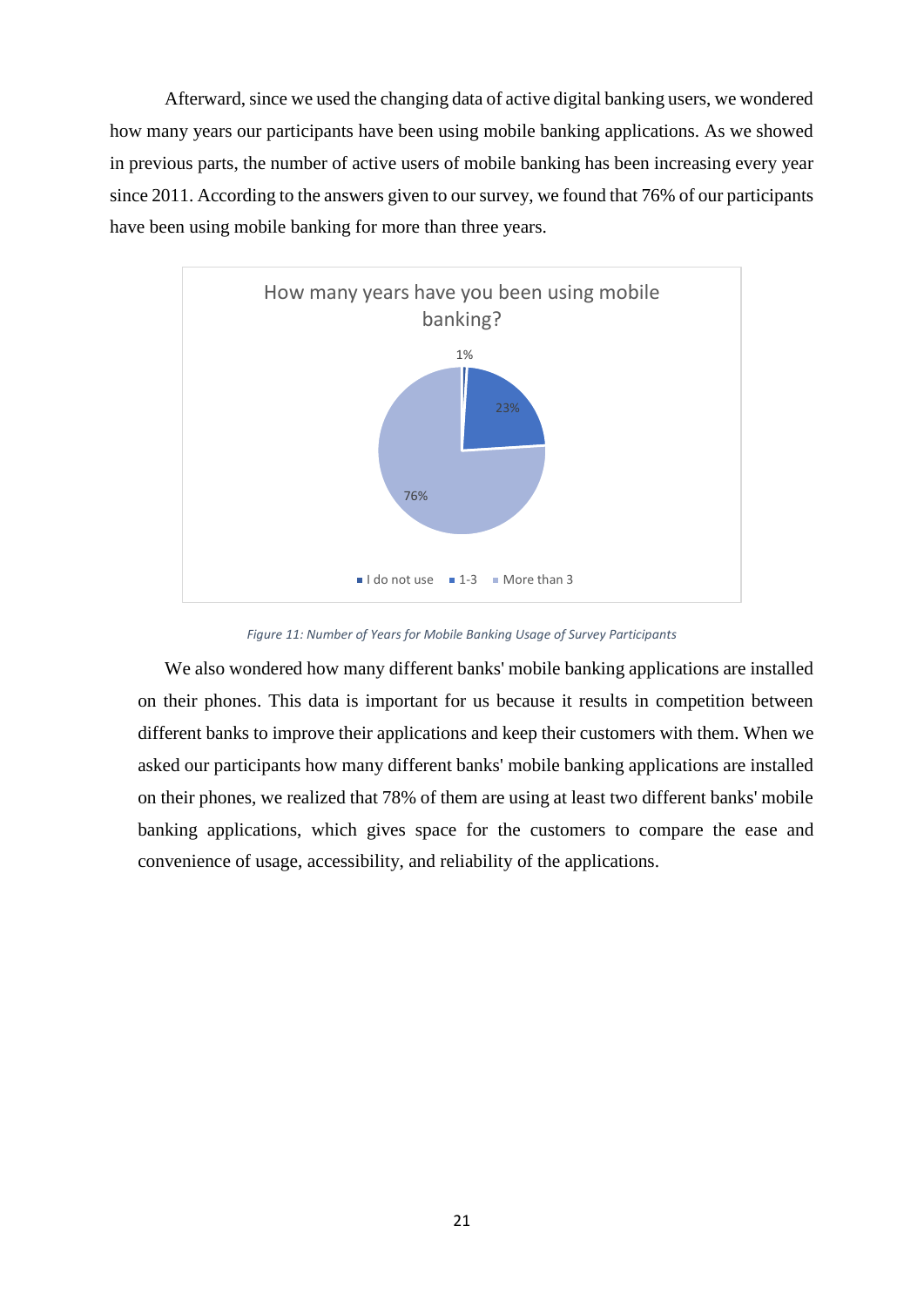

*Figure 12: Number of Different Banks' Mobile Banking Applications Installed by Survey Participants*

In order to compare participants' ATM vs. mobile banking usage habits, we asked them how many times they are using ATMs per month and how many times they are log into mobile banking applications per day. Their responses are given below.



*Figure 13: Number of Usage for ATMs per Month by Survey Participants*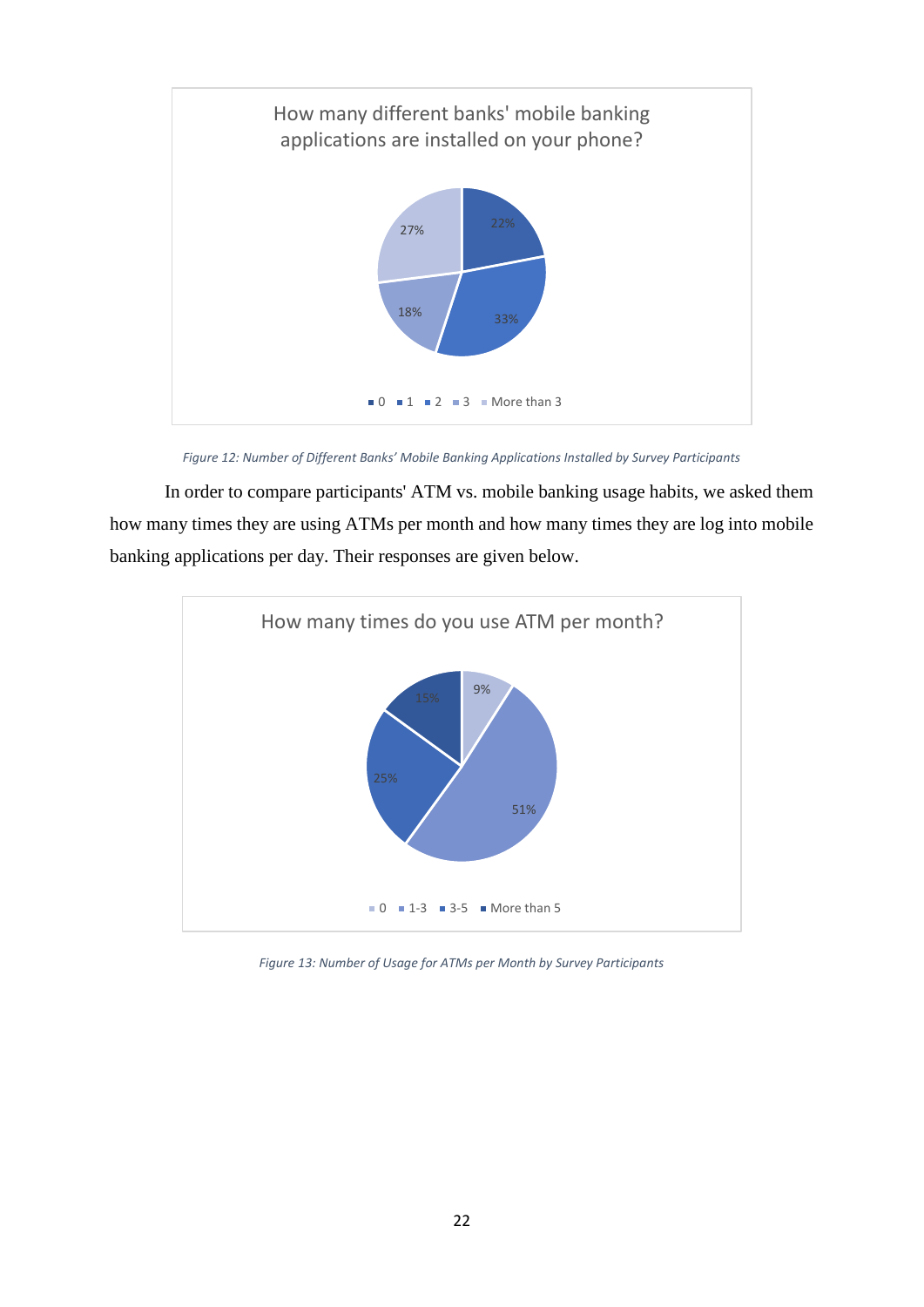

*Figure 14: Number of Logged into Mobile Banking Applications per Day by Survey Participants* 

According to Figure 14 and Figure 15 given above, 51% of participants are using ATMs 1-3 times per month, while 76% of them are logging into mobile banking applications 1-3 times per day. Thanks to these responses, we can clearly see that there is a huge difference between ATM and mobile banking usage by our random sample. We also see that answer given to the first question assigns 91% of our sample are using ATMs at least one time per month while 94% of them are using mobile banking applications at least one time per day. We can approximately say that people are using mobile banking applications more than thirty times.

In terms of the changing ATM usage habits of our sample, we asked them directly whether their ATM usage has decreased while their mobile banking usage is increasing. 87% of them answered this question positively. This question also supports our hypothesis that with the emergence of digital banking technologies, people reduced their ATM usage.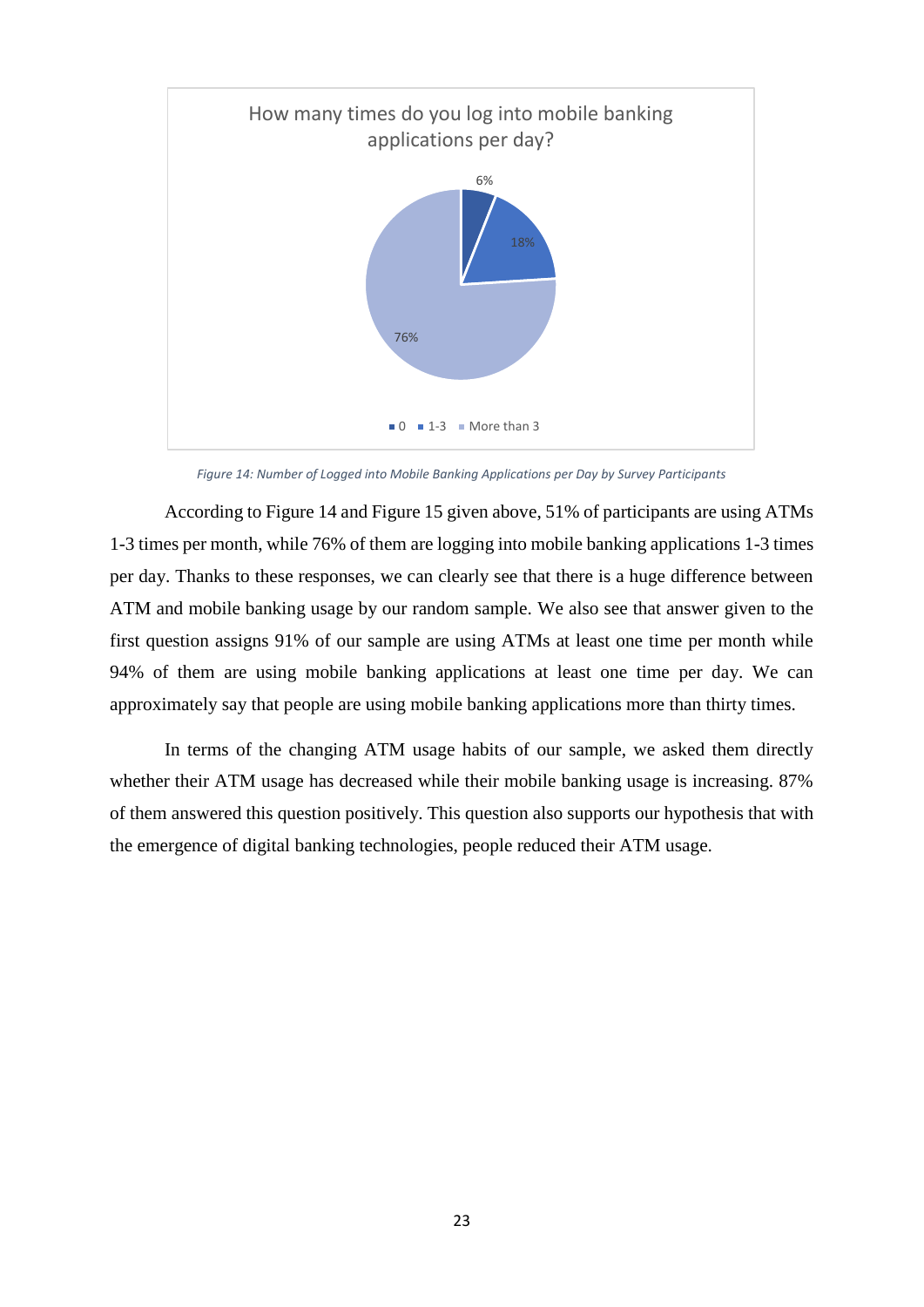

*Figure 15: Opinion on the Function of ATMs by Survey Participants*

We wanted to ask our participants' points of view about our main hypothesis while writing this paper. Then, we got the results in the Figure 16. According to responses from our random sample, 41% of them think that ATMs will completely lose their function in the coming years. Our hypothesis is not saying ATMs will lose their function completely in the coming years, but we believe that there will be a significant reduction in the usage of ATMs in the long run.



*Figure 16: The Most Important Issue in Mobile Banking Applications by Survey Participants*

We also asked our participants the reason behind the reduction of their ATM usage. Mostly given answers were to the reduced need for cash money, the ability to handle all of the transactions by using mobile applications, and ease of achievability of mobile applications.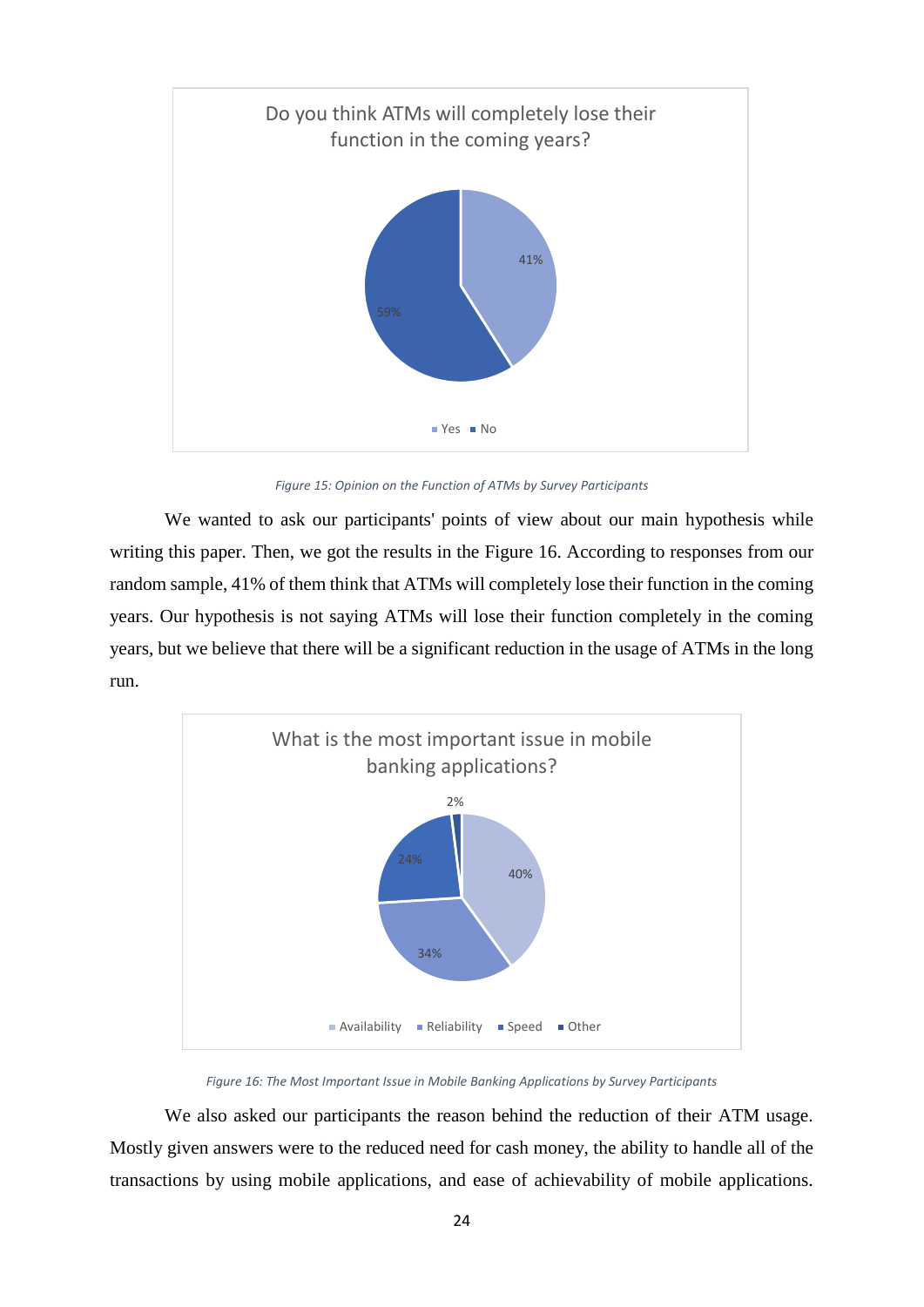Additionally, when we asked them what effect mobile banking has on their life, the most common answers were time, speed, minimum contact. We found these measures in the literature review part of our term paper. The match between the measures provided by our survey and the literature means that our sample is reliable.

As a conclusion of the analysis of the result of our survey, we can say that our hypothesis has a high potential to be true. Therefore, in this part of our paper, we can clearly say that with the developments of digital banking applications technology, ATM usage of people is affected negatively, and their preference is shifted to mobile banking applications.

#### **Interview Data Analysis**

In order to show people are using less cash money, we conducted 50 interviews. Sample for interviews is composed by Askıda Ne Var? and Kampüste Ne Var? volunteer team. Participants are between 20-27 years old, and they are all university students. However, we could not standardize or classify our participants into significant groups, so our sample is random. During interviews, we asked our participants their digital wallet balances in three different online shopping websites during the last three months and their payment habits while shopping. The functions of these websites are totally different from each other. The first one is Trendyol which is mostly a shopping site for clothes; the second one is Steam which is a website that also provides shopping options for gaming and entertainment purchases for its users; the last one is Yemeksepeti which is an online food delivery website. The total digital wallet balances of 50 participants are as follows:

- 26 Trendyol: 8844,76 ₺
- 9 Steam: 974,39 ₺
- 15 Yemeksepeti: 7178, 24 ₺
- Total: 16.997,39

In total, 50 people have almost seventeen thousand Turkish Lira digital wallet balances, which means in the last three months, seventeen thousand Turkish Lira has been turned into digital money instead of being

As a result of our interviews, we found that people are using less cash money during shopping. They are using credit cards, square codes, and digital payment systems instead of using cash money. This reduction in usage of cash money assigns us that because people need less cash, they need fewer ATMs. Therefore, we can say that one reason behind the reduction of the usage of ATMs can be improvements in digital payment technologies.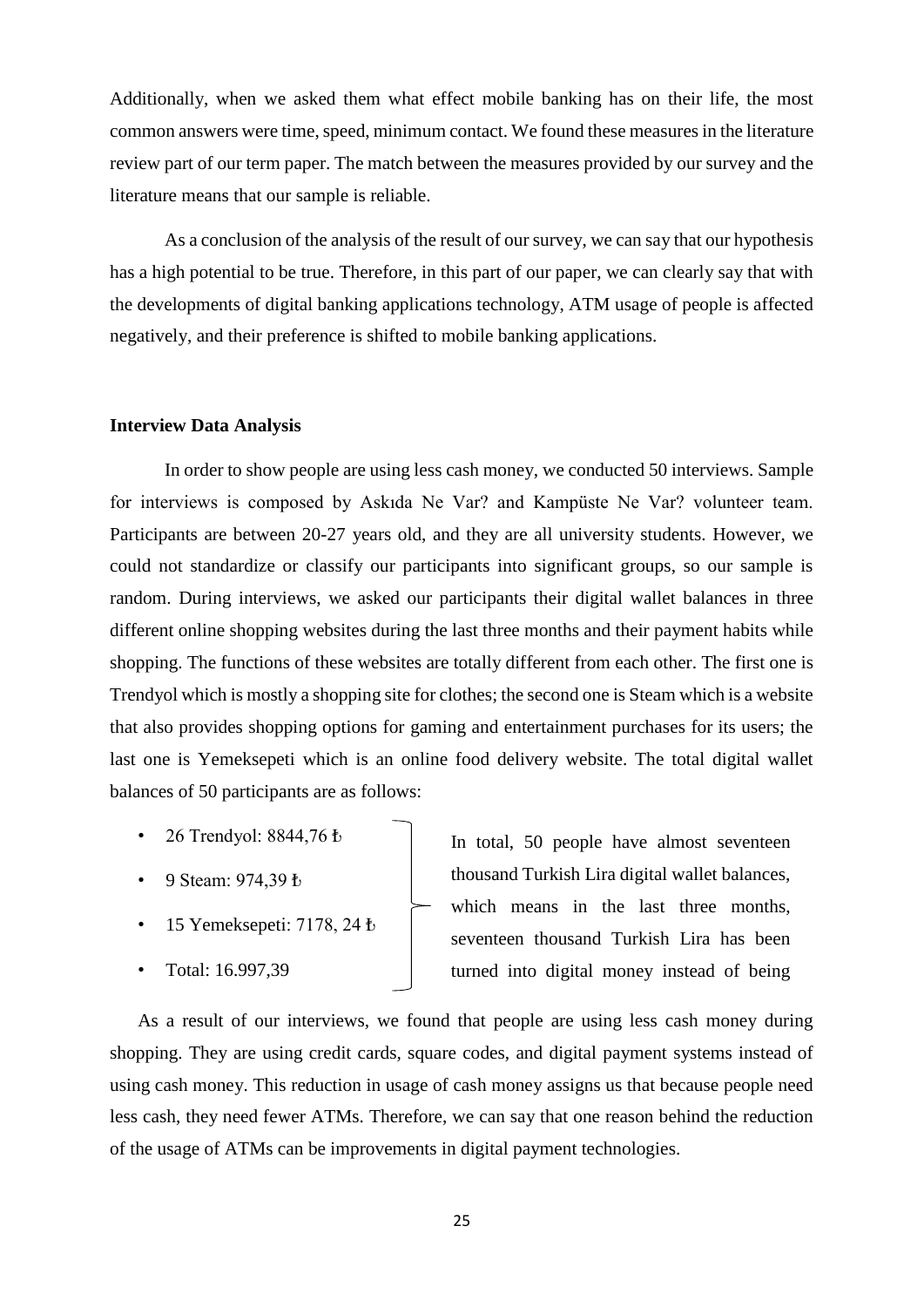#### **DISCUSSION**

As a result of our research, we talked about the accuracy of our hypothesis with this digitalization process. However, we need to consider the impact of COVID-19 when evaluating the last few years. With the pandemic, people tried to continue their lives at home with minimum contact. For this reason, interest in online shopping has increased in the last two years. It was used a lot by people, especially in clothing, technology, and grocery shopping. This situation has led people to online payment options rather than cash. These are contactless card payments and different online payment options. Considering the future process, we anticipate that this type of shopping habits of customers will continue. For this reason, we expect physical banking transactions to decrease in the coming years.

On the other hand, cryptocurrencies have been used as an investment tool in recent years. In the future, we foresee that cryptocurrency will become a currency recognized by the governments that people can use for online shopping rather than an investment tool. Due to this foresight, we anticipate that consumers' need for cash will further decrease, and the tendency towards digital banking applications will increase.

With all this digitalization, of course, some problems will come to light. Especially, the security problem in the virtual environment poses a great danger to the customer side. The government should make some policies in this regard. Technical information and support services should be existed by the government in the form of freely available. For example, they can be provided by interactions with banks and customers or holding conferences. In this way, an informed customer and bank profile can be created. Also, dangerous events can be prevented by introducing legal regulations and requirements to digital banking and online shopping sites. In addition, informative messages or verification codes are sent to the customer side for contactless credit card payments or online payments, and these situations are tried to be prevented to some extent. The increase in such applications will ensure that the customer side will not be victimized in future events. Therefore, the government should cooperate with the private sector, and in this way, the government should develop some legal obligations and policies.

#### **CONCLUSION**

The paper's major hypothesis was that consumers are utilizing ATMs less now than before the technological advancements of digital banking.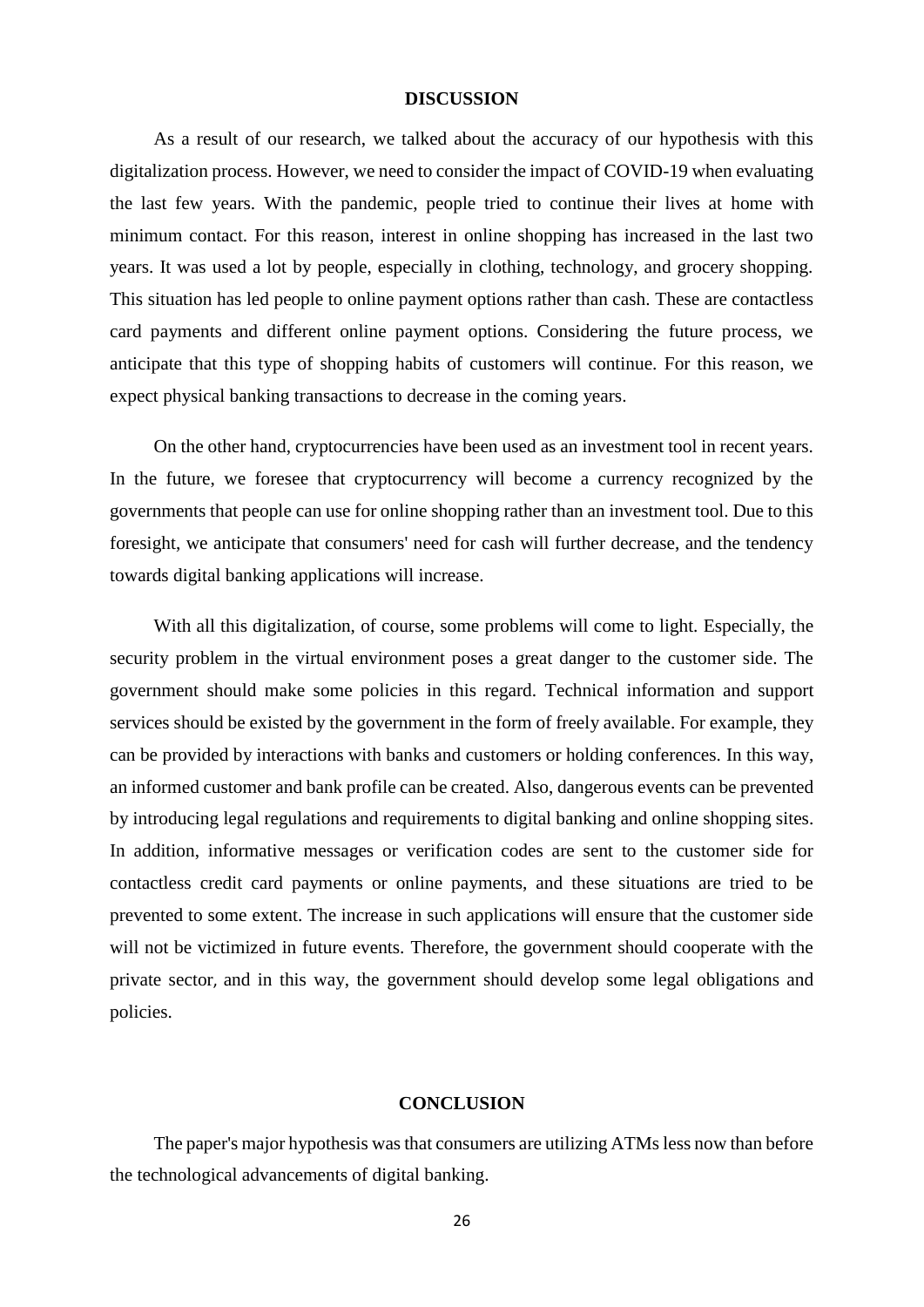Academic and numerical data is observed using information from the literature and data from the Turkish Bank Association (TBB) and the Interbank Card Center (BKM). Our data observations proved that our hypothesis was highly accurate. In addition to our data, we also surveyed our topic. As a consequence of our survey's analyzed results, we may conclude that our hypothesis has a high probability of being correct.

It can be stated that with the advancement of technology and innovation in the banking system, the number of ATMs has reduced, and the purpose of their use has shifted. Traditional banking practices have evolved due to digitalization, with more mobile applications being employed in banking services. When it comes to customer preferences, digital banking has begun to play a significant role.

Traditional banking systems are slower, more complex, and less accessible than digital banking. As a result, digital banking creates an environment where customers may obtain banking services without experiencing any difficulties. Bank costs have fallen due to digital innovations, as client services have been substituted by e-banking services rather than people. As a result, the number of people using mobile banking applications is growing every day.

People are not transacting their money with cash; instead, they use credit cards, square codes, and transacting with mobile banking applications since it is easier to manage and eliminates the need to visit banks or ATMs.

As a result, we can clearly state in this section of our research that as digital banking applications technology advances, people's ATM usage is severely impacted, and their preference is switched to mobile banking applications.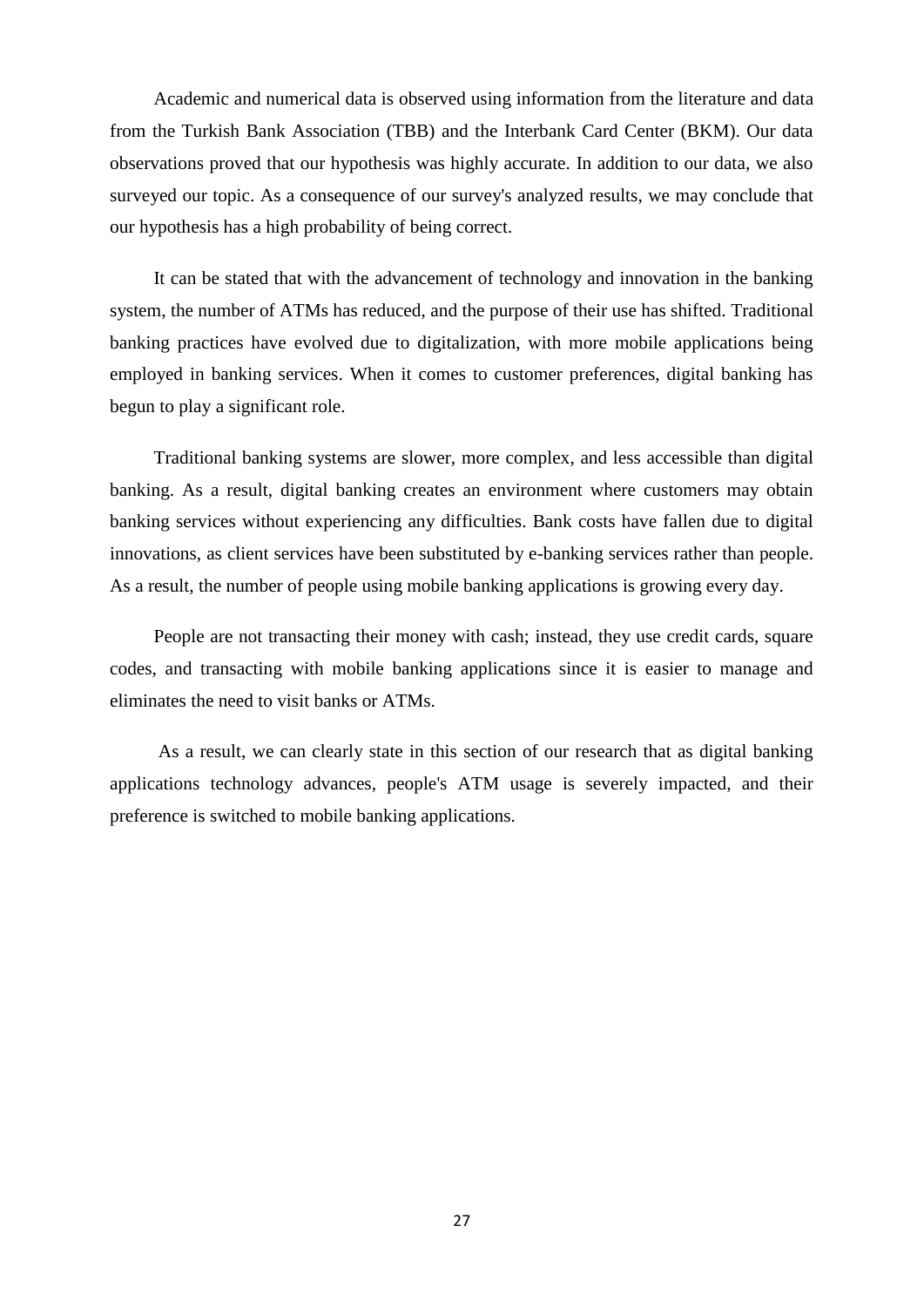# **APPENDIX.1**

## **Survey Questions**

- **1. What is your age?**
- **2. How many different banks do you have a bank account in?**
- **3. Do you use mobile banking?**
- **4. What is the importance of mobile banking in your life? Would you rate it out of 5?**
- **5. How many years have you been using mobile banking?**
- **6. How many different banks' mobile banking applications are installed on your phone?**
- **7. How many times do you use ATM per month?**
- **8. How many times do you log into mobile banking applications per day?**
- **9. Do you think ATMs will completely lose their function in the coming years?**
- **10. What is the most important issue in mobile banking applications?**

#### **APPENDIX.2**

# **Interview Questions**

- **1. What is your age?**
- **2. What is your education level?**
- **3. Do you prefer to do shopping online?**
- **4. Do you use digital wallet option while doing online shopping?**
- **5. What was your digital wallet balances in Trendyol in the last three months?**
- **6. What was your digital wallet balances in Steam in the last three months?**
- **7. What was your digital wallet balances in Yemeksepeti in the last three months?**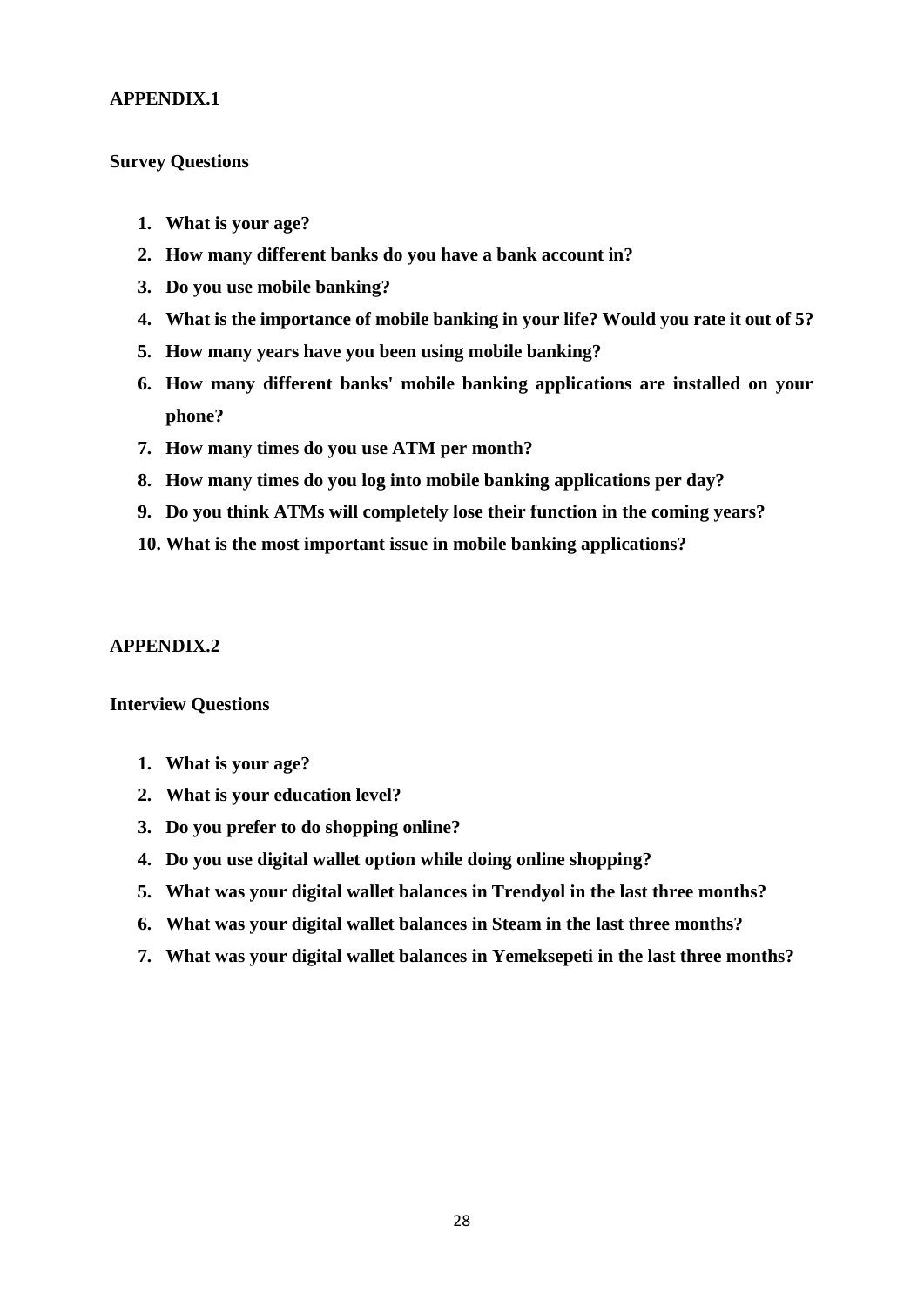## **REFERENCES**

Aktan, B., Teker, E., & Ersoy, P. (2009). *Journal of Internet Banking and Commerce.*

Altinirmak, S., Okoth, B., Ergun, M., & Karamasa, C. (2017). ANALYZING MOBILE BANKING QUALITY FACTORS UNDER NEUTROSOPHIC SET PERSPECTIVE: A CASE STUDY OF TURKEY. *Journal of Economics, Finance and Accounting*. Retrieved November 29, 2021, from http://www.pressacademia.org/journals/jefa

ARSLAN, G., & YAVUZASLAN, K. (2019). *THE PLACE AND IMPORTANCE OF INNOVATION IN BANKING SECTOR: THE CASE OF TURKEY.*

Bidar, R., Fard, M., Salman, Y., Tunga, M., & Cheng, H.-I. (2014, February 19). Factors Affecting the Adoption of. Retrieved December 1, 2021, from https://ieeexplore.ieee.org/stamp/stamp.jsp?arnumber=6779165

Çelik, S., & Mangır, F. (2020). *BANKACILIK SEKTÖRÜNUN DİJİTALLEŞMESİ: DÜNYADA VE TÜRKİYE'DE DURUM ANALİZİ.*

Derbent, A. (2011). Mobil Yaşam ve Uygulamaları, (Ed. Gonca Telli Yamamoto), *MMA Raporu*, İstanbul.

Gumussoy, C. (2016). *Factors affecting users' decision to continue using mobile banking in Turkey.*

Hajiyev, J., & Chang, C.-T. (2017, January). GEN Y MEMBERS' MOBILE BANKING ADOPTION INTENTION AND ACTUAL USE IN AZERBAIJAN AND TURKEY: THE TECHNOLOGY ACCEPTANCE MODEL AND SOCIAL COGNITIVE THEORY APPROACH. *Journal of Internet Banking and Commerce*. Retrieved November 30, 2021, from http://www.icommercecentral.com

Hontar, A. (2017). Tsyfrovoi bankynh kak odna yz sostavliaiushchykh эkonomycheskoi bezopasnosty kredytnoi orhanyzatsyy [Digital banking as one of the components of the economic security of a credit institution]. *Vestnyk Volzhskoho unyversyteta ymeny Tamyshcheva*, 4, 1*–*8. (in Russian)

Kahveci, E., & Wolfs, B. (2018). Digital banking impact on Turkish deposit banks performance.